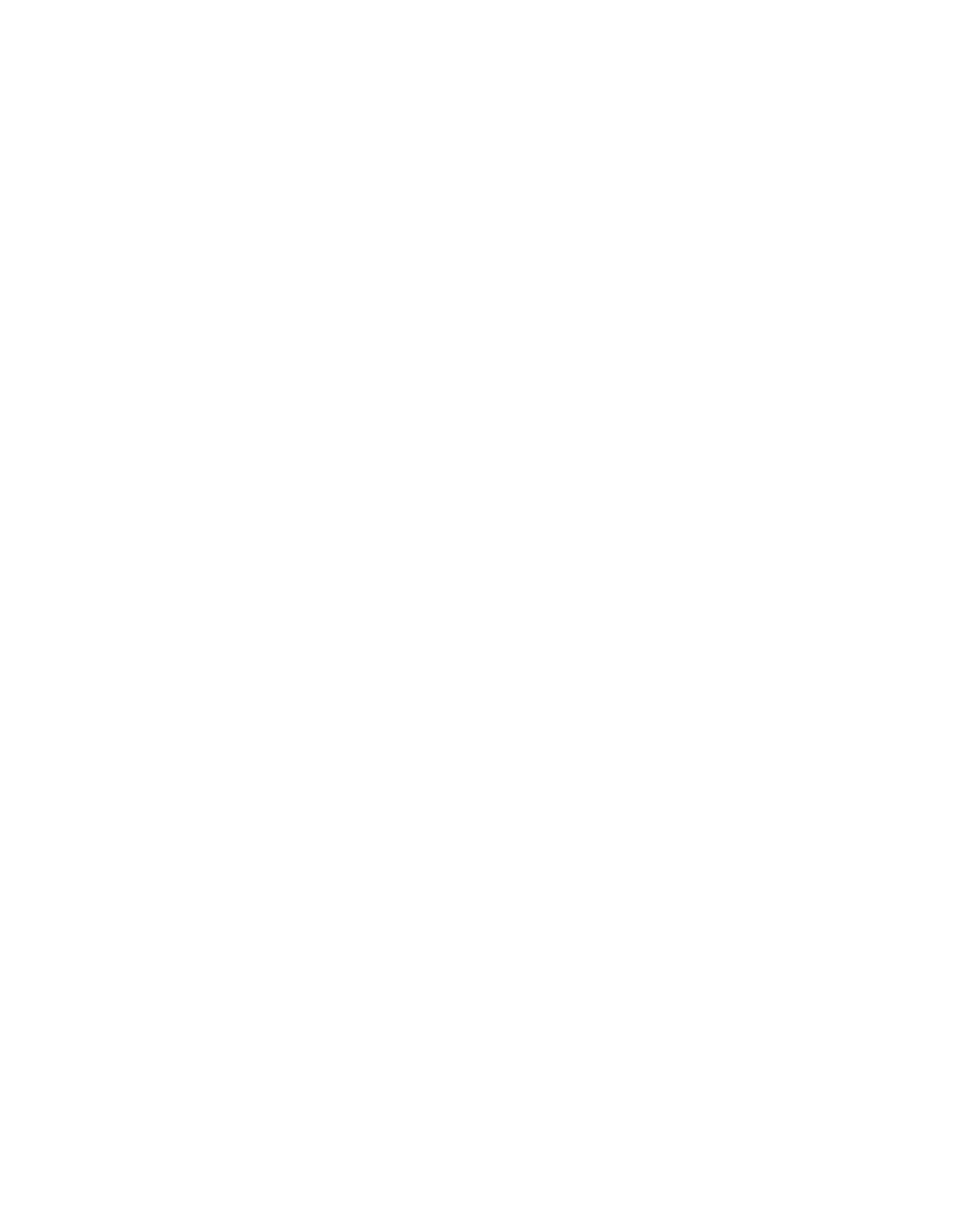# NOTE ON BASIC FEATURES OF LARGE TIME BEHAVIOUR OF HEAT KERNELS

#### MATTHIAS KELLER<sup>1</sup>, DANIEL LENZ<sup>2</sup>, HENDRIK VOGT<sup>3</sup>, AND RADOSLAW WOJCIECHOWSKI<sup>4</sup>

ABSTRACT. Large time behaviour of heat semigroups (and more generally, of positive selfadjoint semigroups) is studied. Convergence of the semigroup to the ground state and of averaged logarithms of kernels to the ground state energy is shown in the general framework of positivity improving selfadjoint semigroups. This framework includes Laplacians on manifolds, metric graphs and discrete graphs.

## **INTRODUCTION**

The study of the heat equation has a long history. There is a vast amount of literature devoted to heat kernel estimates under various geometric assumptions. Here, we want to investigate two basic issues concerning long term behaviour of the heat semigroup, which turn out to be rather independent of the underlying geometry. These issues are:

- Convergence of the semigroup to the ground state.
- Convergence of averaged logarithms of the kernels to the infimum of the spectrum.

In differential geometry these topics have been studied both for compact and non-compact manifolds. In the compact case the results are well known. In the general case, the first issue is settled by a result of Chavel and Karp [4] (see Simon [37] for simplification as well) and the second is known as theorem of Li after [31], where a statement can be found. (The paper itself does not seem to contain a proof but rather provides much stronger estimates under additional curvature assumptions). Corresponding results on heat equations with an elliptic generator can also be found in Pinchover's work [34, 35].

In probability theory these points are well known for Markov chains on a finite state space due to the Perron-Frobenius theorem. We are not aware of a treatment for general Markov chains on an infinite state space.

Here, we present a new approach to these two issues in the general framework of arbitrary positivity improving selfadjoint semigroups. This framework covers a large array of examples, among them Laplacians on manifolds, metric graphs and discrete graphs. In particular, we recover the mentioned results of [4, 31, 37] and provide results for Markov chains on infinite state spaces. A short way of phrasing our result would be that existence of kernels alone already implies the above long term behaviour (irrespective of the underlying setting or geometry).

Date: July 20, 2011.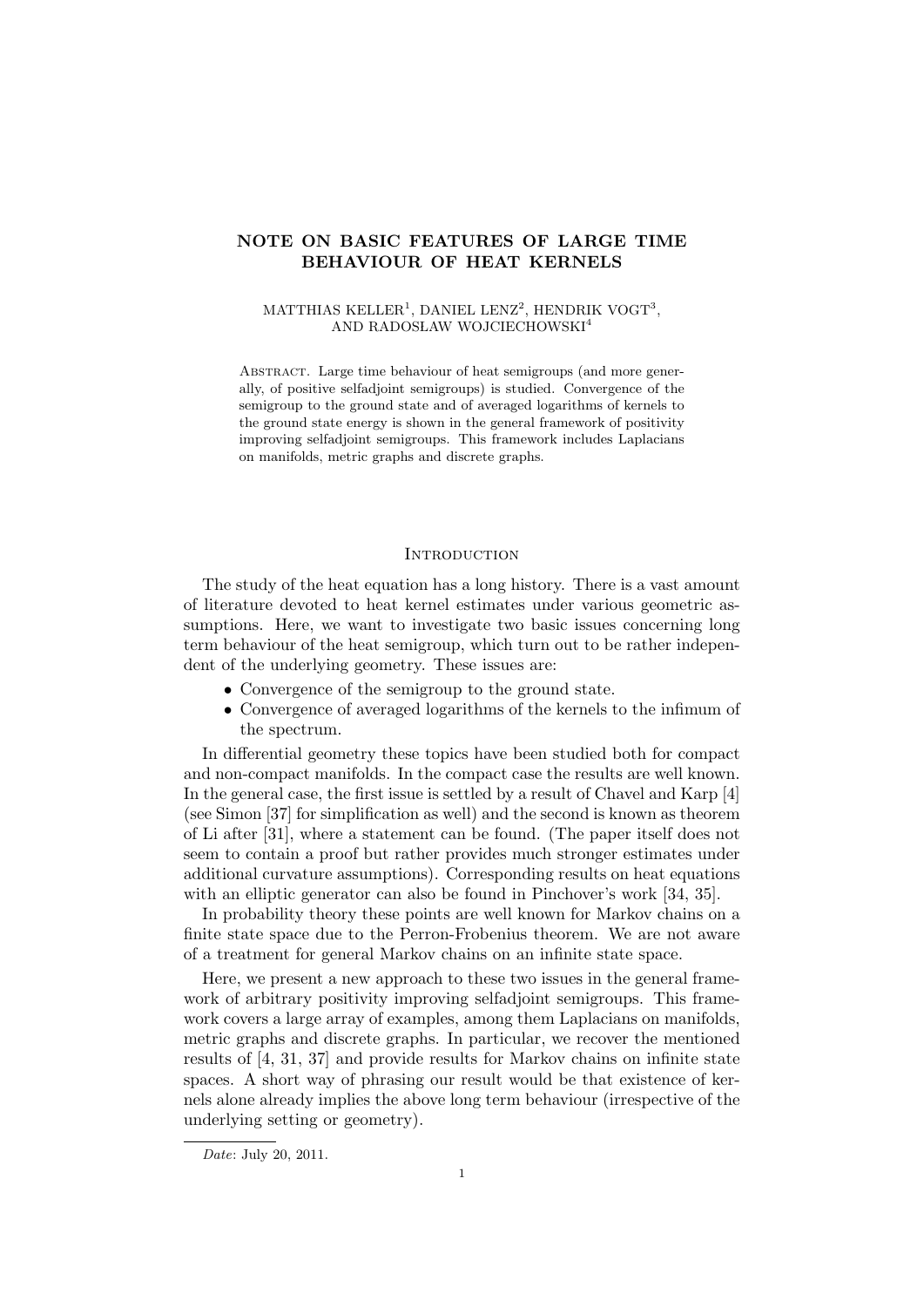The crucial new insight for our unified treatment in the mentioned generality is that any positive function completely controls the bottom of the spectrum of a positivity improving selfadjoint semigroup. The proof of this fact is based on the simple observation that for a strictly positive function h on the measure space  $(X, m)$  the set

$$
\{u \in L^2(X, m) : 0 \leqslant u \leqslant h\}
$$

is total in  $L^2(X, m)$  (see Lemma 2.1 and its proof for details).

As a consequence of our investigations and earlier results of [38, 39] we can substantially generalize a result of Cabré and Martel [3] on existence of positive weak solutions of the heat equation with a strongly negative potential.

We also note in passing that an application of our results to graphs positively answers a question raised by Weber in [41].

Unlike other basic results of semigroup theory, our results crucially depend on the selfadjointness of the underlying semigroup. In fact, they become wrong for general positivity improving semigroups as we show by an example below (see, however, [34, 35] for a treatment of certain non-selfadjoint semigroups in strongly local situations).

We develop our general results in three steps, first discussing general semigroups of selfadjoint operators in Section 1, then turning to positivity improving semigroups in Section 2 and finally turning to positivity improving semigroups with kernels in Section 3. An application to negative perturbations of positivity improving semigroups is presented in Section 4. This provides the above mentioned generalization of the result of [3]. In Section 5 we discuss examples viz Laplacians on manifolds, metric graphs and discrete graphs. This section contains the answer to the mentioned question of [41]. The (counter)example proving that selfadjointness is needed for our considerations is given at the end of Section 2.

The topic of the paper concerns the intersection of various subjects. Thus, not all readers may be familiar with the general theory of positivity improving semigroups. For this reason we include an appendix gathering various basic pieces of that theory.

#### 1. Framework and basic result

In this section we introduce the framework used throughout the paper. We then present the basic result on convergence concerning the two issues discussed in the introduction.

We consider a selfadjoint operator  $L$  on a Hilbert space  $H$ . The inner product on H is denoted by  $\langle \cdot, \cdot \rangle$ . The operator L is assumed to be bounded below. Hence, the operators  $e^{-tL}$ ,  $t \geq 0$  form a semigroup of bounded operators. The behaviour of this semigroup for large  $t$  is the focus of attention in the present work. The infimum of the spectrum of  $L$  is denoted by  $E_0 = E_0(L)$ . The projection onto the eigenspace associated to  $E_0$  is denoted by  $P$ , i.e.,

$$
P:=\mathbb{1}_{\{E_0\}}(L),
$$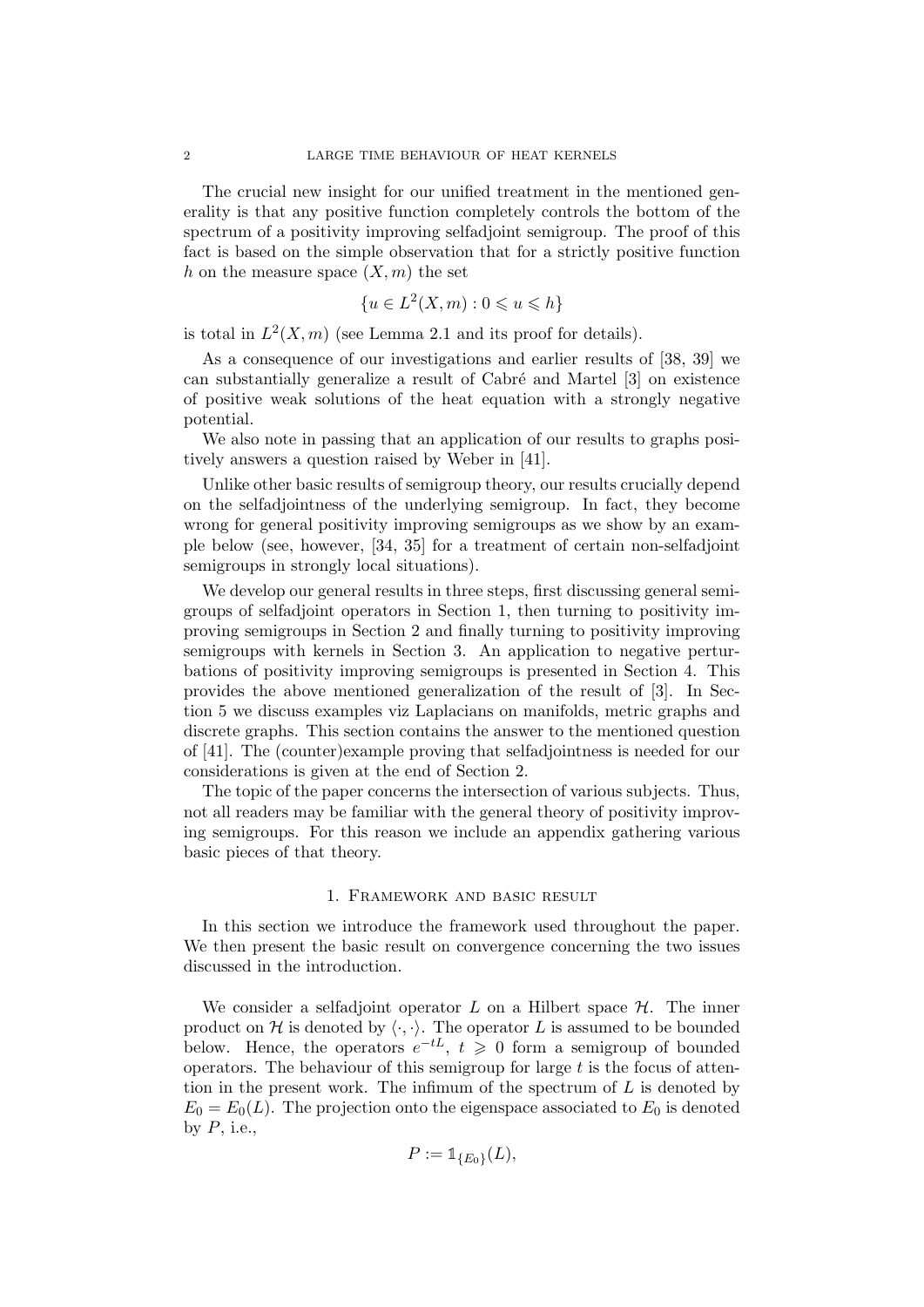where  $\mathbb{1}_X$  denotes the indicator function of the set X. Note that  $P = 0$ if  $E_0$  is not an eigenvalue. In any case, we speak about  $E_0$  as the ground state energy. The spectral measure of an element  $f \in \mathcal{H}$  with respect to L is denoted by  $\rho_f$ . It is a finite measure on  $[E_0,\infty)$  with the characteristic property that

$$
\langle f, e^{-tL} f \rangle = \int_{[E_0, \infty)} e^{-ts} d\rho_f(s)
$$

for all  $t \geqslant 0$ .

The topological support of the measure  $\rho_f$  is given by

$$
\operatorname{spt}(\rho_f) = \{ E \in \mathbb{R} \mid \rho_f(E - \delta, E + \delta) > 0 \text{ for all } \delta > 0 \}.
$$

The following is a rather immediate consequence of the spectral theorem (and part (a) is already contained in the considerations of [37]).

**Theorem 1.1.** Let L be a selfadjoint operator in the Hilbert space  $H$  with infimum of the spectum  $E_0 > -\infty$ , and let  $P = \mathbb{1}_{\{E_0\}}(L)$ . Then the following holds:

(a) The operators  $e^{tE_0}e^{-tL}$  converge strongly to P for  $t \to \infty$ , i.e.,

$$
e^{tE_0}e^{-tL}f \to Pf \qquad (t \to \infty)
$$

for all  $f \in \mathcal{H}$ .

(b) For any  $f \in \mathcal{H}$  with  $f \neq 0$  the equality

$$
\lim_{t \to \infty} \frac{\log \langle f, e^{-tL} f \rangle}{t} = -\inf \operatorname{spt}(\rho_f)
$$

holds.

Proof. (a) The spectral theorem gives

$$
\|(e^{tE_0}e^{-tL}-P)f\|^2=\int_{[E_0,\infty)}|e^{tE_0}e^{-ts}-\mathbb{1}_{\{E_0\}}(s)|^2\,d\rho_f(s).
$$

Obviously, the integrand is bounded by 1 and tends to zero everywhere. Hence, the Lebesgue convergence theorem gives (a).

(b) Let  $E_f := \inf \operatorname{spt}(\rho_f)$ , and let  $t, \delta > 0$ . The spectral theorem easily yields

$$
e^{-(E_f+\delta)t} \|\mathbb{1}_{[E_f, E_f+\delta]}(L)f\|^2 \leq \int_{[E_f,\infty)} e^{-ts} d\rho_f(s) \leq e^{-E_f t} \|f\|^2.
$$

We can take logarithms in this inequality as

$$
\mathbb{1}_{[E_f, E_f + \delta]}(L)f \neq 0
$$

by the definition of spt  $\rho_f$ , obtaining

$$
-(E_f+\delta)t+2\ln\|\mathbb{1}_{[E_f,E_f+\delta]}(L)f\|\leqslant\ln\langle f,e^{-tL}f\rangle\leqslant -E_f t+2\ln\|f\|.
$$

After division by  $t$ , the desired statement then follows by considering first the limit  $t \to \infty$  and then  $\delta \to 0$ .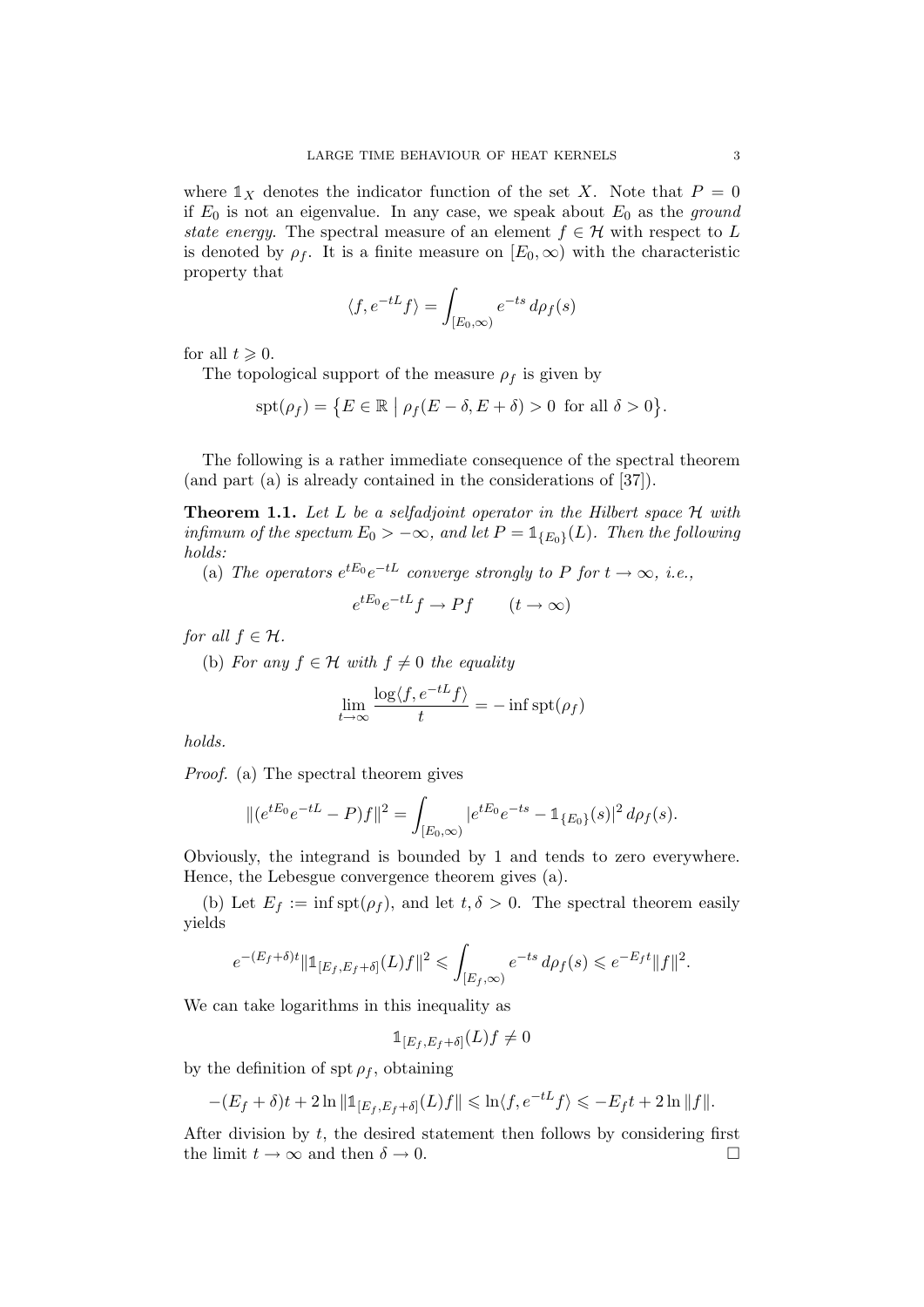For later use we note that any selfadjoint  $L$  which is bounded below by, say,  $C$  comes with a closed form  $Q$  defined by

$$
Q(f,g) := \langle (L-C)^{1/2}f, (L-C)^{1/2}g \rangle + C\langle f, g \rangle
$$

for  $f, g \in D(Q) := D((L-C)^{1/2})$ . Note that this definition does not depend on the actual choice of C, provided that  $L \geq C$ .

## 2. Positivity improving semigroups

In this section we specialize the framework of the last section to positivity improving selfadjoint semigroups. This will allow us to strengthen the result on convergence to the ground state energy of the previous section.

Let  $\mathcal{H} = L^2(X, m)$ , where X is a measure space with  $\sigma$ -algebra  $\mathcal{B}$  and a  $\sigma$ -finite measure m. A function f on X is called *positive* if

$$
\langle f, f \rangle > 0
$$
 and  $f(x) \ge 0$  for *m*-almost every  $x \in X$ .

A function f on X is called *strictly positive* if  $f(x) > 0$  for m-almost every  $x \in X$ . The semigroup  $(e^{-tL})_{t \geq 0}$  is called positivity preserving if  $e^{-tL}$  maps non-negative functions to non-negative functions for each  $t > 0$ , it is called positivity improving if

$$
e^{-tL}f
$$
 is strictly positive

for any positive f and all  $t > 0$ . Note that  $\sigma$ -finiteness of the measure m is a necessary condition for the semigroup to be positivity improving.

Remark. As is well known, the semigroup is positivity preserving if and only if the associated symmetric form Q satisfies the first Beurling-Deny criterium (see e.g. [2, 13]). A positivity preserving semigroup is positivity improving if it has further irreducibility properties; see Appendix A for further details.

The following simple lemma on positivity preserving semigroups contains a crucial new ingredient for the main result of this section.

**Lemma 2.1.** Let L be selfadjoint and bounded below in  $L^2(X,m)$  with infimum of the spectrum  $E_0$ . Assume that the associated semigroup  $(e^{-tL})_{t\geqslant 0}$ is positivity preserving. Then

$$
\lim_{t \to \infty} \frac{\log \langle f, e^{-tL}g \rangle}{t} = -E_0
$$

for all strictly positive f and g in  $L^2(X, m)$ .

*Proof.* Without loss of generality we can assume that  $E_0 = 0$ . We will show two inequalities:

As  $e^{-tL}$  is positivity preserving, we have

$$
0 \leqslant \langle f, e^{-tL}g \rangle \leqslant \|e^{-tL}\| \|f\| \|g\|.
$$

As  $E_0 = 0$ , we have  $||e^{-tL}|| \leq 1$  for all  $t \geq 0$  and hence

$$
\limsup_{t \to \infty} \frac{\log \langle f, e^{-tL}g \rangle}{t} \le 0
$$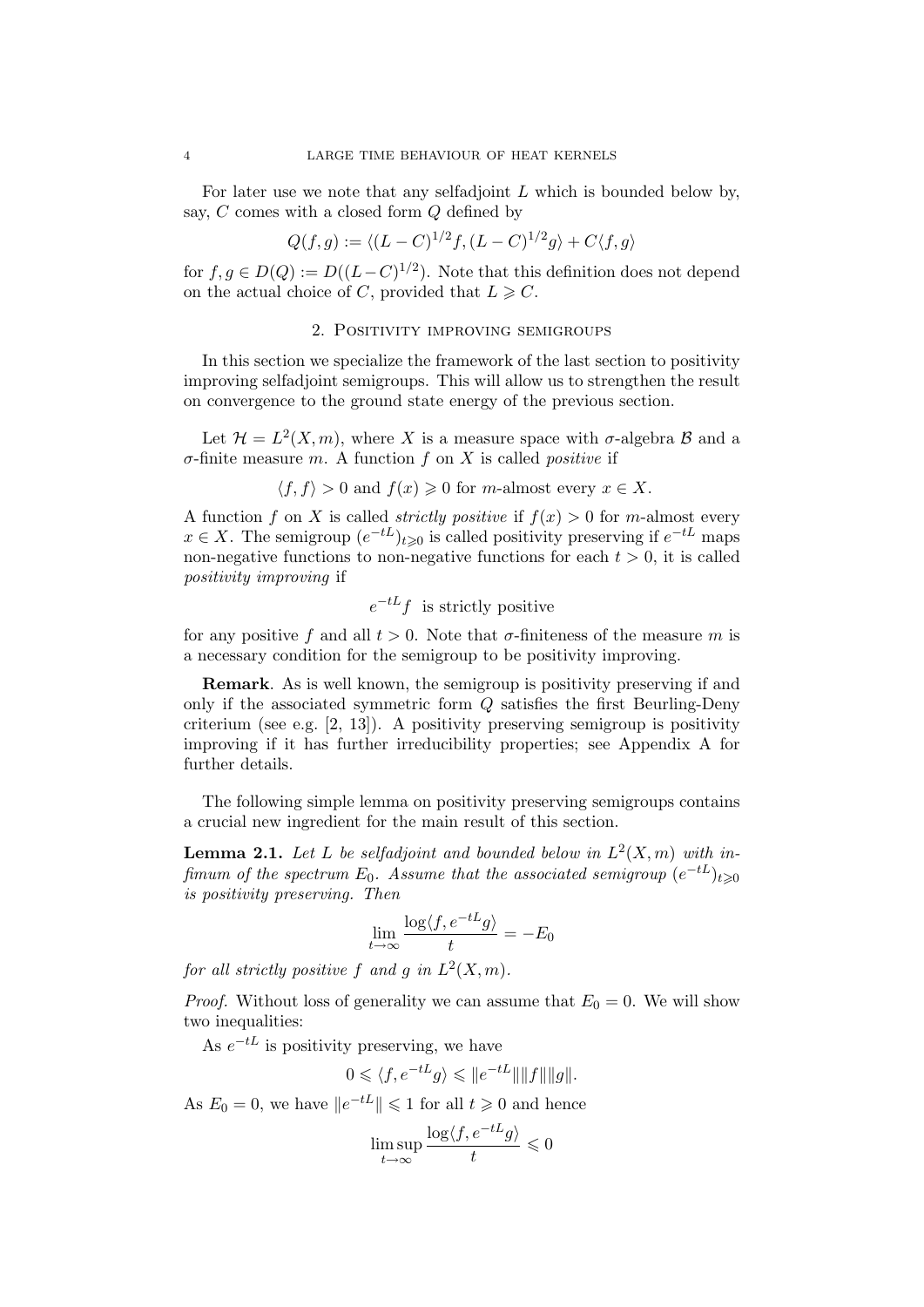follows. To show the reverse inequality we need the assumption that  $f$  and g are strictly positive. Thus,

 $h := \min\{f, g\}$  satisfies  $h(x) > 0$  for m-almost every  $x \in X$ .

Therefore,

$$
\mathcal{A}:=\left\{u\in L^2(X,m)\ \big|\ 0\leqslant u\leqslant h\right\}
$$

is total in  $L^2(X, m)$  (i.e., the linear span of A is dense). Thus,

$$
0 = E_0 = \inf_{u \in \mathcal{A}} E_u, \quad (\clubsuit)
$$

where  $E_u := \inf \text{spt}(\rho_u)$ . As  $e^{-tL}$  is positivity preserving and obviously  $f, a \geqslant \min\{f, a\} = h \geqslant u \geqslant 0$ 

for any  $u \in \mathcal{A}$ , we obtain that

$$
\langle f, e^{-tL}g \rangle \ge \langle h, e^{-tL}h \rangle \ge \langle u, e^{-tL}u \rangle
$$

for any  $u \in \mathcal{A}$ . Combined with (b) of Theorem 1.1 this gives

$$
\liminf_{t \to \infty} \frac{\log \langle f, e^{-tL}g \rangle}{t} \ge \lim_{t \to \infty} \frac{\log \langle u, e^{-tL}u \rangle}{t} = -E_u
$$

for any  $u \in \mathcal{A}$ . By  $(\clubsuit)$  we obtain the desired inequality

$$
\liminf_{t \to \infty} \frac{\log \langle f, e^{-tL}g \rangle}{t} \geqslant 0,
$$

and the theorem is proven.

The following theorem can be seen as an integrated version of Li's theorem. It does not require existence of kernels.

**Theorem 2.2.** Let L be selfadjoint and bounded below in  $L^2(X, m)$  with infimum of the spectrum  $E_0$ . Assume that the associated semigroup  $(e^{-tL})_{t\geqslant 0}$ is positivity improving. Then

$$
\lim_{t \to \infty} \frac{\log \langle f, e^{-tL}g \rangle}{t} = -E_0
$$

for all positive f and g in  $L^2(X, m)$ .

*Proof.* As  $e^{-tL}$  is positivity improving, the functions  $e^{-L}f$ ,  $e^{-L}g$  are strictly positive. Clearly,

$$
\langle f, e^{-tL}g\rangle = \langle e^{-L}f, e^{-(t-2)L}e^{-L}g\rangle
$$

holds for any  $t > 2$ . Now, the theorem follows easily from Lemma 2.1.  $\Box$ 

We note the following consequence of the theorem and part (b) of Theorem 1.1.

**Corollary 2.3.** Consider L as in the previous theorem. Let  $f \in L^2(X,m)$ be positive. Then

$$
E_0 = \inf \operatorname{spt}(\rho_f),
$$

and in particular

for any  $\delta > 0$ .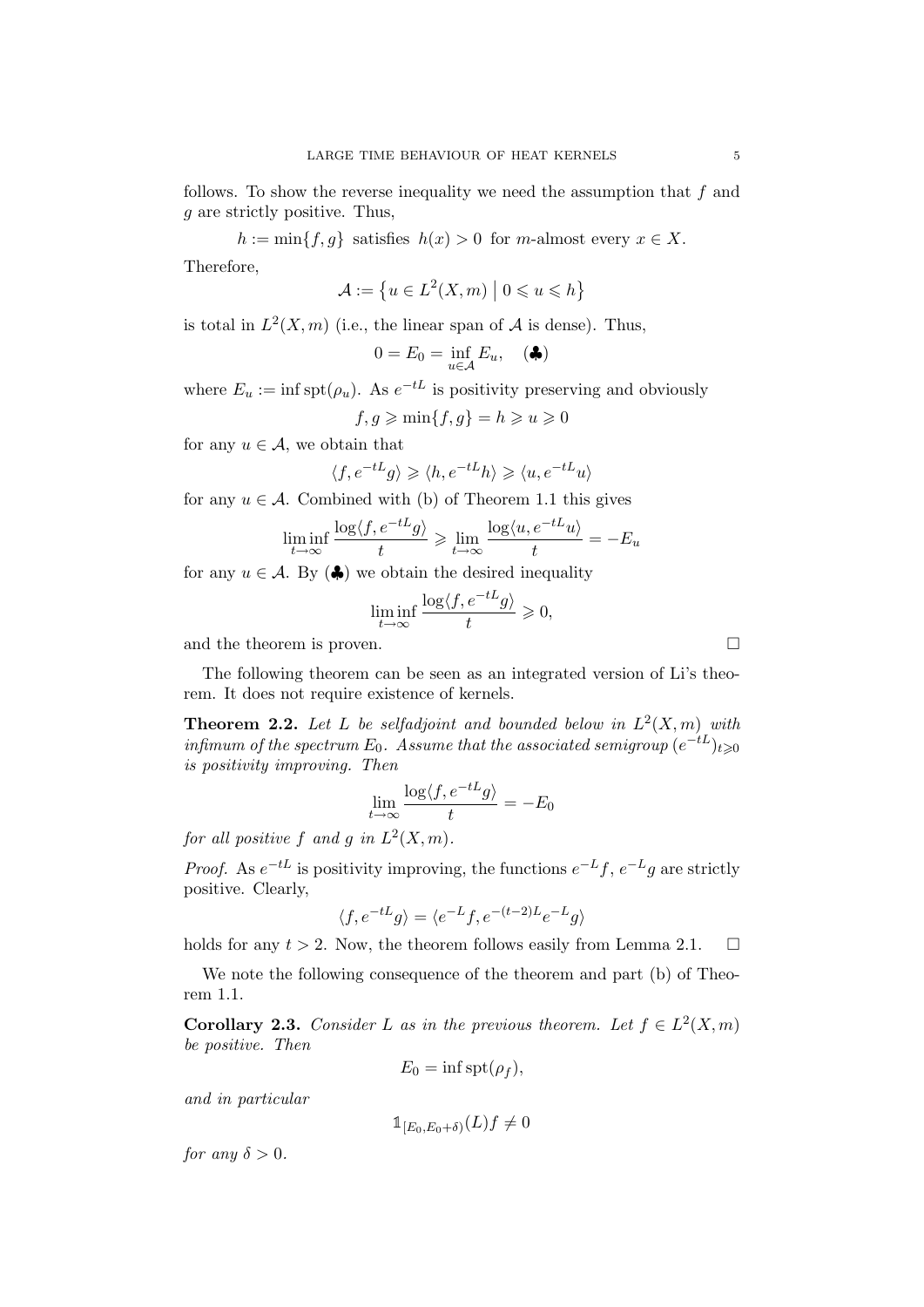**Remarks.** (1) The corollary is well known if  $E_0$  is an eigenvalue. In this case there exists a (unique) almost-everywhere positive normalized eigenfunction to  $E_0$ . This eigenfunction has then a non-vanishing inner-product with any positive  $f$  and this easily implies the corollary.

(2) For strictly positive f the corollary will also hold if the semigroup is only assumed to be positivity preserving (as can be seen from Lemma 2.1).

(3) If the semigroup is only assumed to be positivity preserving, then the corollary (and the preceeding theorem) will in general be false: consider the direct sum of two positivity improving semigroups on disjoint sets and assume that the infima of the spectra of the two generators are different.

Large parts of the basic theory of positivity preserving semigroups do not depend on the selfadjointness of the generator. For this reason it is remarkable that our results crucially depend on this selfadjointness: In the following example it is shown that Theorem 2.2 is not true in general without the selfadjointness of L.

**Example 2.4.** Let  $\mathbb{N} = \{1, 2, ...\}$  be the set of natural numbers and  $\ell_2 := \ell^2(\mathbb{N})$  the associated  $\ell^2$  space (with  $m({x}) = 1$  for all  $x \in \mathbb{N}$ ). Let L be the left shift on  $\ell_2$ , i.e,  $Lx = (x_2, x_3, ...)$  for all  $x = (x_1, x_2, x_3, ...) \in \ell_2$ . Observe that, as a positivity preserving operator,  $L$  generates a positivity preserving semigroup  $(e^{tL})_{t\geqslant0}$  on  $\ell_2$  which, however, is not positivity improving. (Note that here we consider L and not  $-L$  as a generator.)

Let  $\mu \in (0,1)$ . Then  $y_{\mu} := (\mu^k)_{k \in \mathbb{N}} \in \ell_2$ . We define a bounded positivity preserving operator  $L_1$  on  $\ell_2$  by

$$
L_1x := Lx + x_1y_\mu;
$$

then one easily sees that  $L_1$  generates a positivity improving semigroup  $(e^{tL_1})_{t\geqslant0}$  on  $\ell_2$ . For  $\lambda \in (0,1), \lambda \neq 2\mu$ , a straightforward computation shows that the function  $f : [0, \infty) \to \ell_2$ ,

$$
f(t) := e^{\lambda t} y_{\lambda} + \frac{\lambda}{\lambda - 2\mu} (e^{\lambda t} - e^{2\mu t}) y_{\mu}
$$

satisfies the differential equation  $f'(t) = L_1 f(t)$  for  $t \ge 0$ , and  $f(0) = y_{\lambda}$ . Therefore,

$$
e^{tL_1}y_\lambda = f(t)
$$

for all  $t \geq 0$ .

Now suppose that  $\mu < \frac{1}{2}$ . Then for  $\lambda \in (2\mu, 1)$  and any positive  $x \in \ell_2$ we obtain that

$$
\lim_{t \to \infty} \frac{\log \langle x, e^{tL_1} y_\lambda \rangle}{t} = \lambda.
$$

In particular, the limit depends on the choice of  $\lambda$ , so no analogue of Theorem 2.2 can be true for the operator  $L_1$ .

#### 3. Semigroups with kernels

In this section we further specialize the setting of the last section by assuming existence of (pointwise consistent) kernels. More precisely, we assume, for  $f \in L^2(X, m)$  and  $t > 0$ , that

$$
e^{-tL}f(x) = \int_X p_t(x, y)f(y) \, dm(y) \text{ for } m\text{-almost every } x \in X,
$$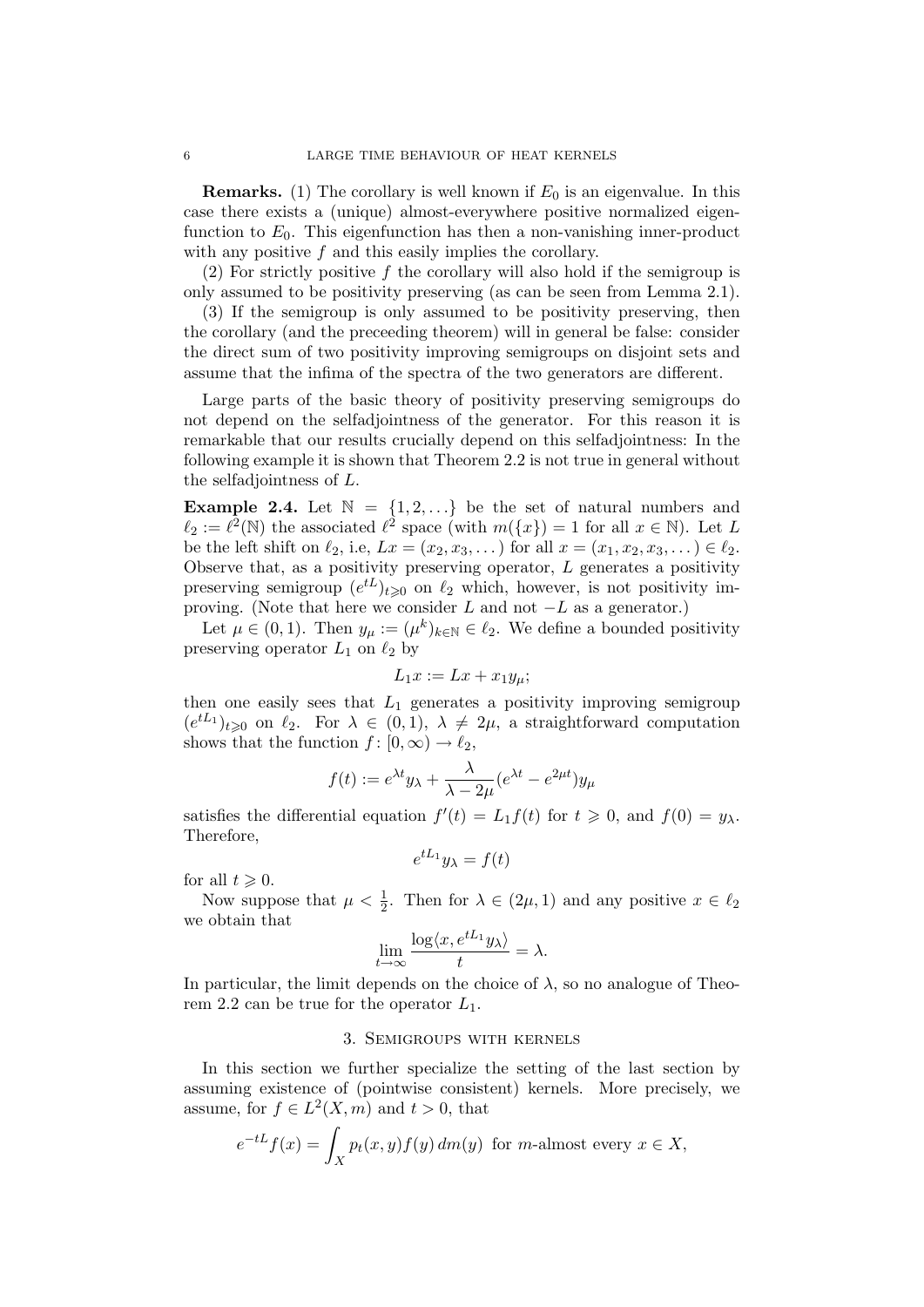for a measurable function

$$
p\colon (0,\infty)\times X\times X\longrightarrow (0,\infty)
$$

satisfying

(K1) 
$$
p_t(x, y) = p_t(y, x)
$$
 for all  $x, y \in X$ ,  
(K2)  $p_t(x, \cdot) \in L^2(X, m)$  for any  $x \in X$  and  $t > 0$ ,  
(K3)  $p_{t+s}(x, y) = \int_X p_t(x, z)p_s(z, y) dm(z)$  for all  $x, y \in X$  and  $t, s > 0$ .

Note that p is positive everywhere and accordingly  $e^{-tL}$  is positivity improving.

In this situation we can combine the result of the previous section with ideas developed in the context of manifolds in [4, 37] to obtain the following result. In fact, part (a) of the result is a rather direct adaption of the proof in [37]. Part (b) is then a consequence of (a) combined with Theorem 2.2. Note that part (b) is a rather general version of Li's theorem [31] (cf. the introduction).

**Theorem 3.1.** Let L be a selfadjoint operator in  $L^2(X, m)$  with infimum of the spectrum given by  $E_0 > -\infty$ . Assume that the semigroup  $(e^{-tL})_{t \geq 0}$  has a kernel p as above. Then the following holds:

(a) There exists a unique measurable function  $\Phi: X \to [0, \infty)$  such that

$$
e^{tE_0}p_t(x,y) \to \Phi(x)\Phi(y) \qquad (t \to \infty)
$$

for all  $x, y \in X$ . If  $E_0$  is an eigenvalue, then the function  $\Phi$  is a strictly positive normalized eigenfunction to  $E_0$ . If  $E_0$  is not an eigenvalue, then the function  $\Phi$  vanishes everywhere.

(b) For all  $x, y \in X$  the convergence

$$
\frac{\log p_t(x, y)}{t} \to -E_0 \qquad (t \to \infty)
$$

holds.

Proof. Note that the uniqueness in (a) follows immediately from the convergence statement and non-negativity of  $\Phi$  by considering  $x = y$ .

Without loss of generality assume that  $E_0 = 0$ . For any  $x \in X$  we define the function  $g_x \in L^2(X, m)$  via the kernel at  $t = 1$  by

$$
g_x(y) = p_1(x, y).
$$

Note that  $g_x$  is positive everywhere by assumption on p. Moreover, the assumption  $(K3)$  on  $p$  immediately gives

$$
p_{t+2}(x,y) = \langle g_x, e^{-tL} g_y \rangle. \quad (\spadesuit)
$$

We now distinguish two cases:

Case 1:  $E_0 = 0$  is not an eigenvalue. As  $E_0$  is not an eigenvalue, the projection P is zero. We set  $\Phi \equiv 0$ . Then by  $(\spadesuit)$  and (a) of Theorem 1.1 we obtain that

$$
p_t(x, y) = \langle g_x, e^{-(t-2)L} g_y \rangle \to \langle g_x, P g_y \rangle = 0 = \Phi(x)\Phi(y)
$$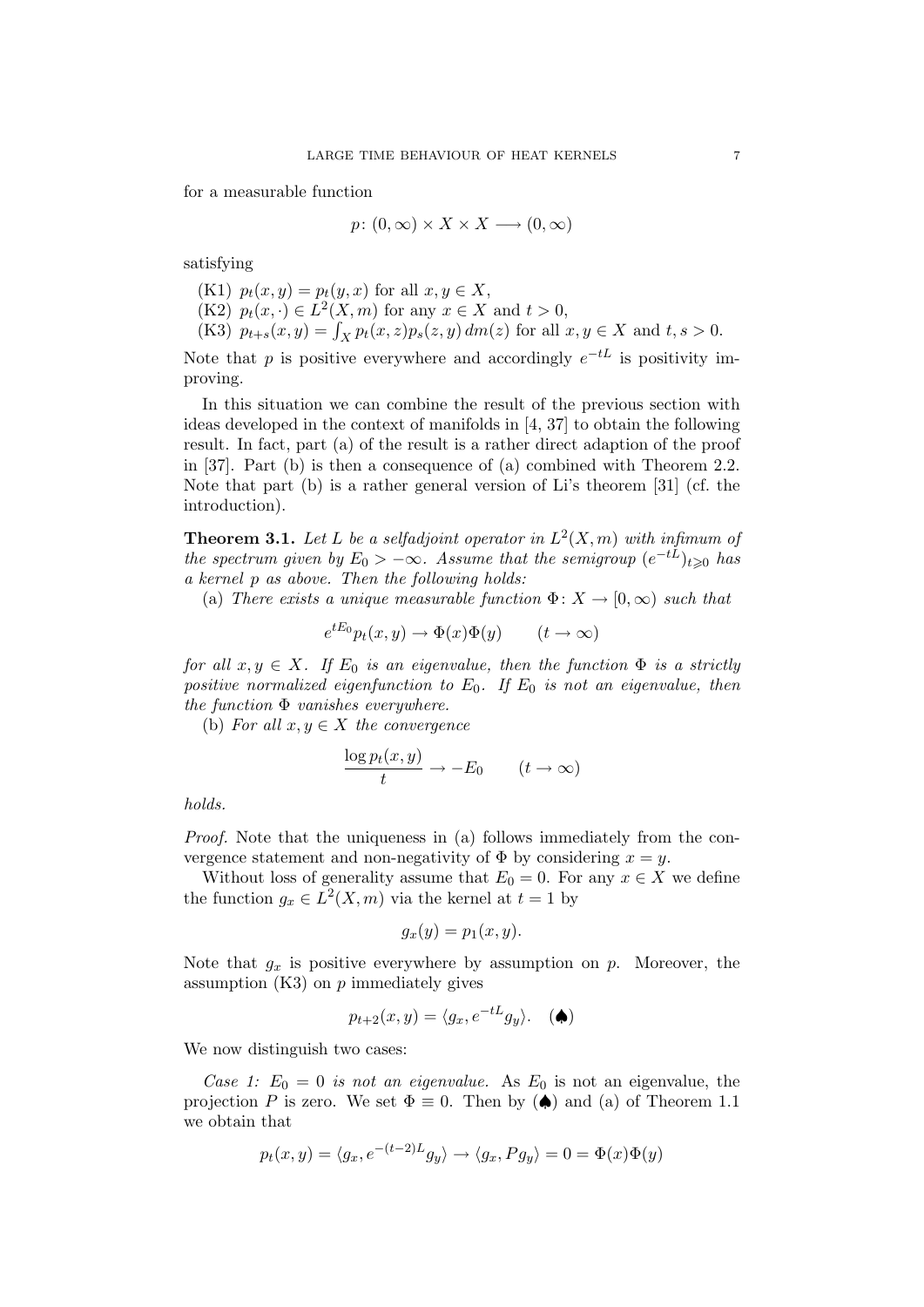as  $t \to \infty$ , for all  $x, y \in X$ . This gives (a) of the theorem in this case. Moreover,  $\left( \spadesuit \right)$  and Theorem 2.2 give

$$
\frac{\log p_t(x,y)}{t} = \frac{\log \langle g_x, e^{-(t-2)L} g_y \rangle}{t} \to -E_0.
$$

This shows the desired statements in this case.

Case 2:  $E_0 = 0$  is an eigenvalue. By general principles (see e.g. Section XIII.12 of [36]), there exists then a unique normalized eigenfunction  $\Psi$  that is positive m-almost everywhere and satisfies

$$
P = \langle \Psi, \cdot \rangle \Psi.
$$

Observe that

$$
\Phi(x) := \langle g_x, \Psi \rangle = \int p_1(x, y) \Psi(y) \, dm(y) = e^{-L} \Psi(x) = \Psi(x)
$$

for m-almost every  $x \in X$ , so  $\Phi$  is a representative of  $\Psi$ . Moreover, by the assumption on p the function  $g_x$  is strictly positive for all  $x \in X$  and hence  $\Phi(x) > 0$  for all  $x \in X$ . Finally,  $(\spadesuit)$  and (a) of Theorem 1.1 give

$$
p_t(x,y) = \langle g_x, e^{-(t-2)L} g_y \rangle \to \langle g_x, P g_y \rangle = \langle g_x, \Psi \rangle \langle g_y, \Psi \rangle = \Phi(x)\Phi(y)
$$

for all  $x, y \in X$ . This proves part (a) of the theorem in this case. Given strict positivity of  $\Phi$ , the convergence of the kernels gives easily part (b) of the theorem in this case.  $\Box$ 

Note that the theorem gives a characterisation of whether  $E_0$  is an eigenvalue:

**Corollary 3.2.** Let L be as in the theorem. Let  $\Phi_t(x) := (e^{-tE_0} p_t(x,x))^{1/2}$ Then the following are equivalent:

- (i)  $E_0$  is an eigenvalue.
- (ii) The pointwise limit (for  $t \to \infty$ ) of the  $\Phi_t$  is not the zero function in  $L^2(X, m)$ .
- (iii) There exists an  $x \in X$  such that  $\lim_{t\to\infty} \Phi_t(x) \neq 0$ .

## 4. Admissible potentials

In this section we assume that we are given a positivity preserving selfadjoint semigroup. In this situation one can then try and study perturbations by potentials  $V: X \to \mathbb{R}$ . Here, two types of perturbations are of particular interest. These are perturbations that are positive (or more generally bounded below) and perturbations that are negative (or more generally bounded above). It turns out that perturbations which are bounded below are 'essentially harmless'. Details providing a more precise version of this statement are discussed in the appendix.

Here, we consider the much more subtle situation of perturbations arising from negative potentials. Our theorem below generalises a result from Cabré and Martel [3] for the heat equation on smooth bounded subdomains of Euclidean space to all selfadjoint positivity improving semigroups. Note that below the addition of a negative potential is performed by subtracting a positive potential.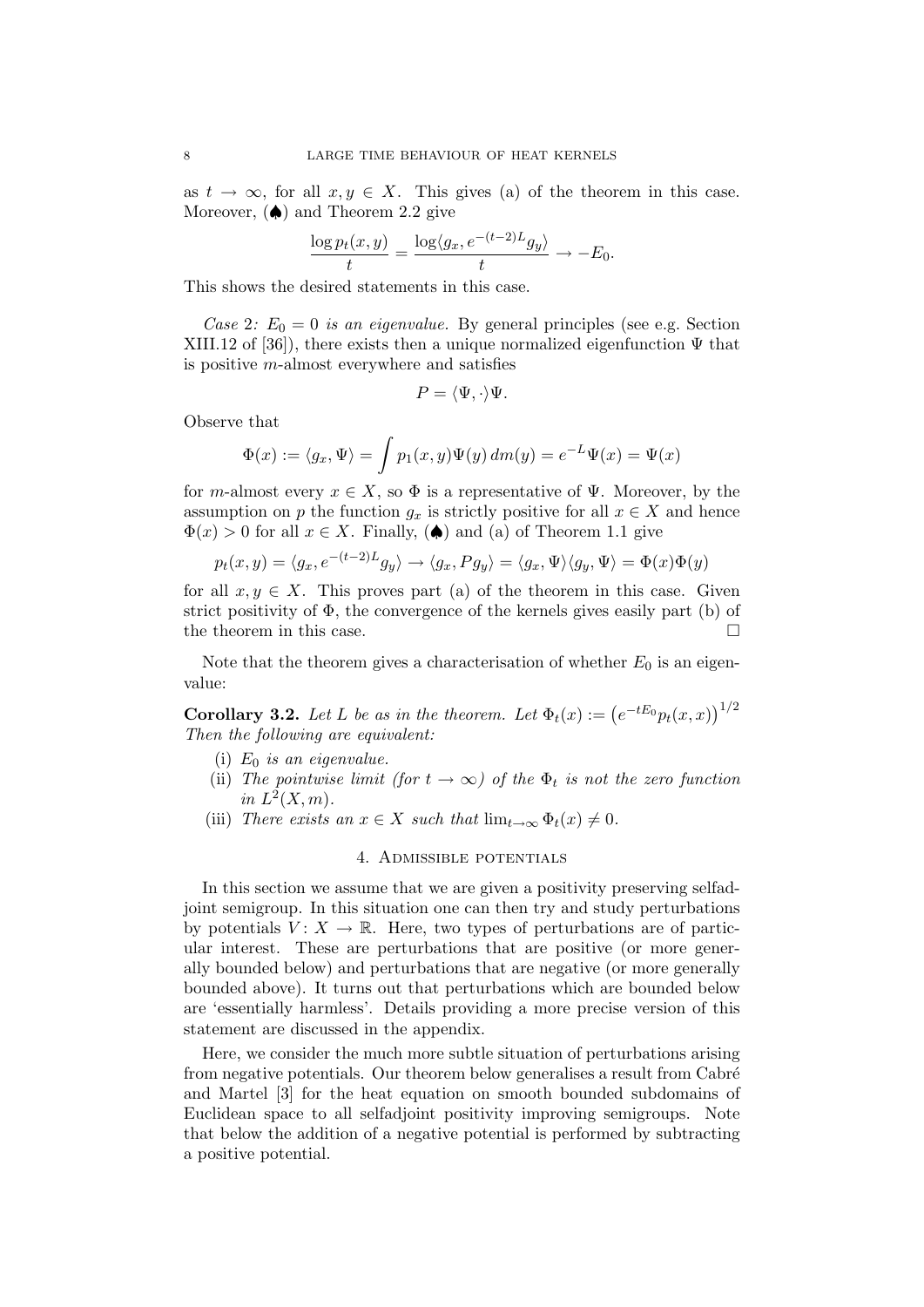Let L be a selfdadjoint operator in  $L^2(X, m)$  that is bounded below, and assume that the semigroup  $(e^{-tL})_{t\geqslant0}$  is positivity preserving. Let  $V: X \to$  $[0, \infty)$  be a measurable potential. We then define the "generalised ground" state energy" of  $L - V$  by

$$
\lambda_1(L, V) := \inf \big\{ Q(u, u) - ||V^{1/2}u||_2^2 \mid u \in D(Q), ||u||_2^2 = 1 \big\}.
$$

Also, then for every  $t \geq 0$ , the sequence  $(e^{-t(L-V\wedge k)})$  of positive operators is increasing, i.e.,  $(e^{-t(L-V\wedge k)}f)$  is an increasing sequence in  $L^2(X,m)$ , for each positive  $f \in L^2(X,m)$ . (This is an easy consequence of the Trotter product formula.) The potential  $V$  is called *admissible* if the strong limits

$$
S_V(t) := \operatorname*{s-lim}_{k \to \infty} e^{-t(L - V \wedge k)}
$$

exist and form a  $C_0$ -semigroup, i.e., satisfy

- $S_V(t + s) = S_V(s)S_V(t)$  for all  $s, t > 0$  and
- $S_V(t) \rightarrow I$  strongly for  $t \rightarrow 0$ .

It is well known that admissibility of V follows if the  $S_V(t)$  are exponentially bounded. We refer to [38, 39] for the notion of admissibility.

**Theorem 4.1.** Let L be a selfadjoint operator in  $L^2(X, m)$  that is bounded below, and assume that the semigroup  $(e^{-tL})_{t\geqslant 0}$  is positivity improving. Let  $V: X \to [0, \infty)$  be measurable, and let  $E \in \mathbb{R}$ . Then the following assertions are equivalent:

- (i) V is admissible, and  $||S_V(t)|| \le e^{-Et}$  for all  $t \ge 0$ .
- (ii) There exist  $M > 0$  and positive functions  $f, g \in L^2(X, m)$  such that

$$
\langle f, e^{-t(L-V \wedge k)}g \rangle \leqslant Me^{-Et}
$$

for all  $t \geqslant 0$  and  $k \in \mathbb{N}$ .

(iii) The inequality  $\lambda_1(L, V) \geq E$  holds, i.e., the inequality  $V + E \leq L$ holds in the sense that

$$
||V^{1/2}u||_2^2 + E||u||_2^2 \leq Q(u, u)
$$

for all  $u \in D(Q)$ .

*Proof.* Obviously  $V \wedge k$  is bounded and nonnegative for any  $k \in \mathbb{N}$ . The assumptions on L then give that the operator  $L - V \wedge k$  is bounded below and generates a positivity improving semigroup. Thus, if  $f, g \in L^2(X, m)$ are positive and  $k \in \mathbb{N}$ , then

$$
E_0(L - V \wedge k) = -\lim_{t \to \infty} \frac{\log \langle f, e^{-t(L - V \wedge k)}g \rangle}{t}
$$

by Theorem 2.2. Therefore, property (ii) holds if and only if  $E_0(L-V\wedge k) \geq$ E for all  $k \in \mathbb{N}$ , and the latter is equivalent to

(ii)  $L - V \wedge k \geqslant E$  in the form sense for all  $k \in \mathbb{N}$ .

Now the equivalence of (i), (ii) and (iii) is shown in Proposition 5.7 of [38]. There the proof is given for the heat semigroup on  $\mathbb{R}^n$  only, but literally the same proof carries over to the general case. This proves the desired equivalence.

For illustration purposes we actually give a proof of "(iii)⇒(i)" here. While slightly longer than the proof in [38], our proof seems to be more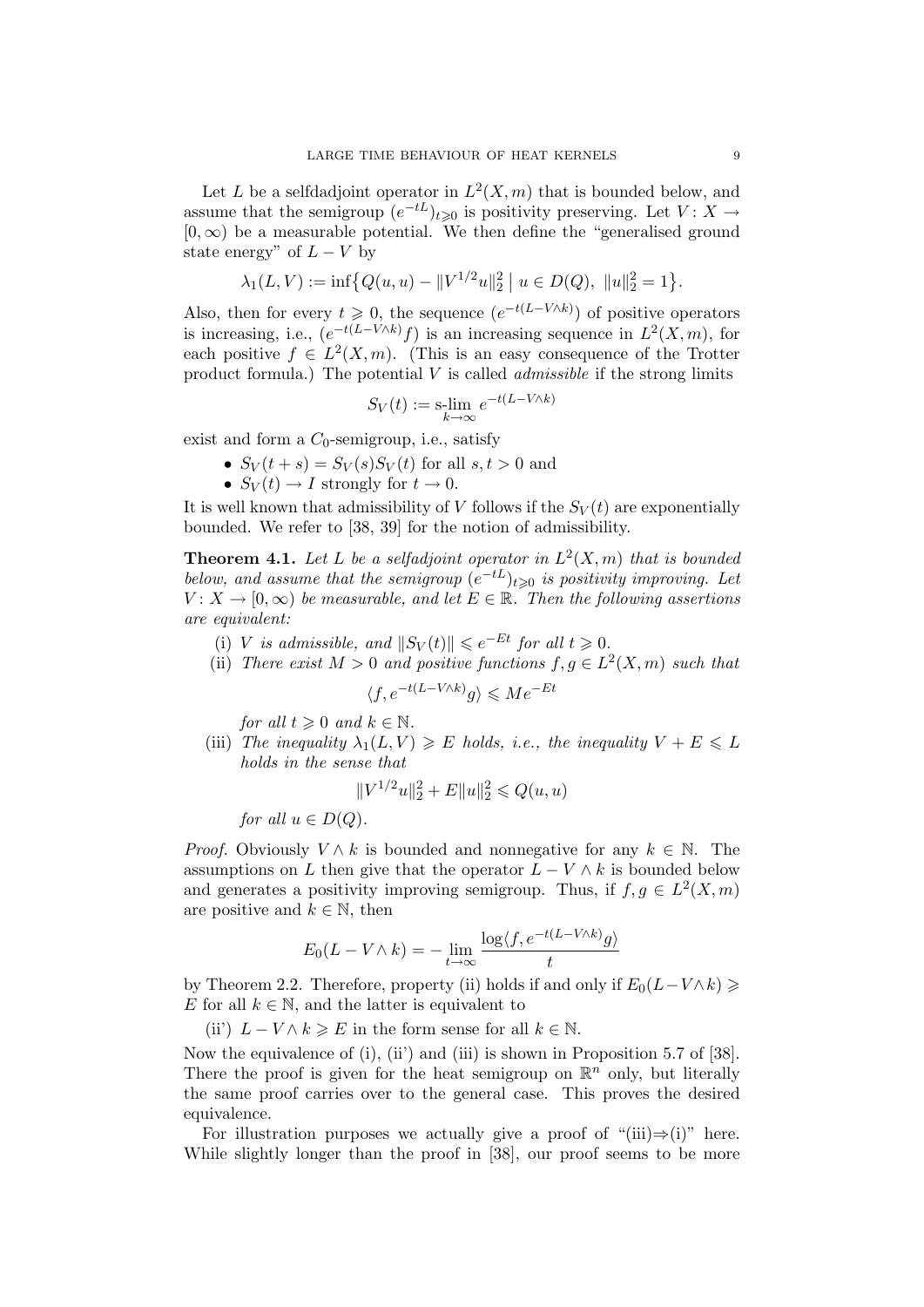elementary: If (iii) holds, it will also hold with V replaced by  $V \wedge k$  for any  $k \in \mathbb{N}$ . As  $V \wedge k$  is bounded, this gives

$$
\|e^{-t(L-V\wedge k)}\|\leqslant e^{-Et}
$$

for all  $t \geq 0$  and  $k \in \mathbb{N}$ . Since for every positive  $f \in L^2(X, m)$  the sequence  $(e^{-t(L-V\wedge k)}f)$  is increasing, it follows that the limit in the definition of  $S_V(t)$ exists for each  $t \geq 0$ , and  $||S_V(t)|| \leq e^{-Et}$  for all  $t \geq 0$ . It remains to show that  $S_V(t)f \to f$  in  $L^2(X,m)$  as  $t \to 0$ , for all  $f \in L^2(X,m)$ . By linearity we can assume without loss of generality that  $f \geq 0$ . Note that  $0 \leq u(t) := e^{-tL} f \leqslant S_V(t) f =: u_V(t)$  for all  $t \geqslant 0$ . It follows that

 $||u_V(t) - u(t)||_2^2 = ||u_V(t)||_2^2 + ||u(t)||_2^2 - 2\langle u_V(t), u(t) \rangle \le ||u_V(t)||_2^2 - ||u(t)||_2^2$ for all  $t \geq 0$ . Moreover,  $||u(t)||_2 \rightarrow ||f||_2$  as  $t \rightarrow 0$  (since  $u(t) \rightarrow f$  in  $L^2(X,m)$  and  $||u_V(t)||_2 \leqslant e^{-Et}||f||_2$  for all  $t \geqslant 0$ . We conclude that  $u_V(t)$  –  $u(t) \to 0$  and hence  $u_V(t) \to f$  in  $L^2(X, m)$  as  $t \to 0$ .

It is possible to reformulate (parts of) the preceding theorem in terms of solutions of a corresponding abstract Cauchy problem. This is done in the following corollary. Let  $\rho \in L^2(X,m)$  be strictly positive, and let  $u_0 \in$  $L^1(X, \rho m)$ . We say that  $u: [0, \infty) \to L^1(X, \rho m)$  is an approximated solution of the initial value problem

$$
u'(t) + Lu(t) = Vu(t) \quad (t > 0), \qquad u(0) = u_0 \qquad (\heartsuit)
$$

if there exists a sequence  $(u_{0,k})$  in  $L^2(X,m)$  such that  $0 \leq u_{0,k} \uparrow u_0$  malmost everywhere,  $e^{-t(L-V\wedge k)}u_{0,k} \to u(t)$  in  $L^1(X,\rho m)$  as  $k \to \infty$ , for all  $t \geq 0$ , and  $u(t) \to u_0$  as  $t \to 0$ . We note that  $L^2(X,m) \subseteq L^1(X,\rho m)$  since  $\rho \in L^2(X,m).$ 

**Corollary 4.2.** Let L be a selfadjoint operator in  $L^2(X, m)$  that is bounded below, and assume that the semigroup  $(e^{-tL})_{t\geqslant 0}$  is positivity improving. Let  $V: X \to [0, \infty)$  be measurable. Then  $\lambda_1(L, V) > -\infty$  if and only if  $(\heartsuit)$ has an approximated solution that is exponentially bounded in  $L^1(X, \rho m)$ for some strictly positive  $\rho \in L^2(X,m)$  and some positive  $u_0 \in L^1(X,\rho m)$ . Moreover, if  $\lambda_1(L, V) > -\infty$ , then there exists an approximated solution for any positive  $u_0 \in L^2(X, m)$ .

*Proof.* For the proof of sufficiency, let  $u$  be the presumed approximated solution. Let  $(u_{0,k})$  be the sequence in  $L^2(E, m)$  approximating  $u_0$ , with  $u_{0,1} \neq 0$  without loss of generality, and let  $M > 0$  and  $E \in \mathbb{R}$  such that  $||u(t)||_{L^1(X, \text{om})} \leqslant Me^{-Et}$  for all  $t \geqslant 0$ . Then from the monotonicity of  $(e^{-t(L-V\wedge k)})$  it follows that

$$
\langle \rho, e^{-t(L-V\wedge k)}u_{0,1}\rangle\leqslant \langle \rho, u(t)\rangle=\|u(t)\|_{L^1(X,\rho m)}\leqslant Me^{-Et}
$$

for all  $t \geq 0$  and  $k \in \mathbb{N}$ . Since  $u_{0,1}$  is positive, it follows from Theorem 4.1 that  $\lambda_1(L, V) \geqslant E > -\infty$ .

Necessity is clear: If  $\lambda_1(L, V) > -\infty$ , then V is admissible by Theorem 4.1, and  $(\heartsuit)$  has an approximated solution that is exponentially bounded even in  $L^2(X, m)$ , for every positive  $u_0 \in L^2(X, m)$ .

The previous corollary can be understood as an abstract version of a result due to Cabré and Martel [3]. This is discussed next.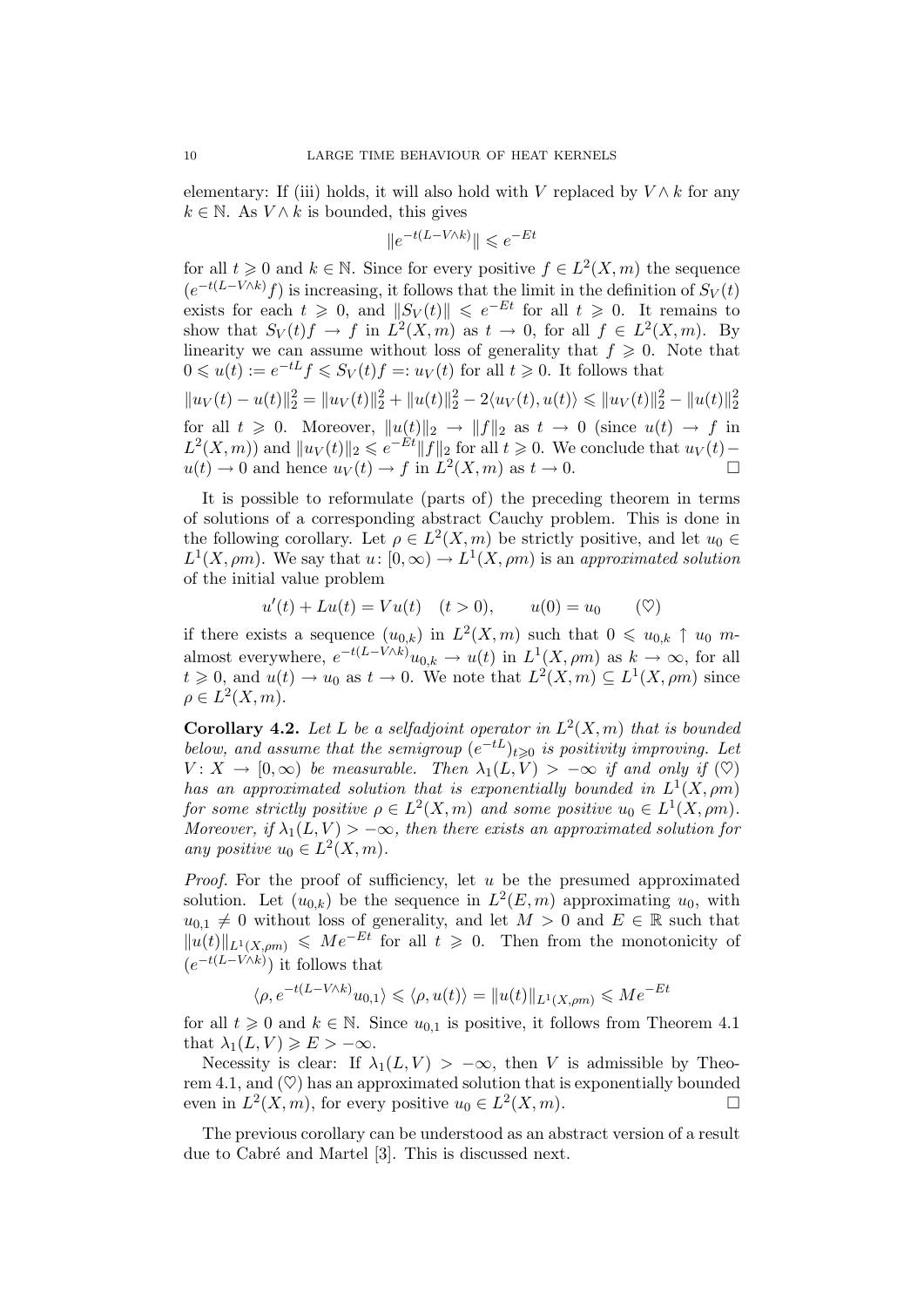Example 4.3. In [3], Cabré and Martel study existence of positive exponentially bounded solutions of the heat equation with a potential in the following setting: Let X be a smooth bounded subdomain of  $\mathbb{R}^n$ , let  $\Delta_D$  be the Dirichlet Laplacian in  $L^2(X)$ , and let  $L := -\Delta_D$ . Then  $-L$  generates a positivity improving semigroup on  $L^2(X)$ . Let  $V: X \to [0, \infty)$  be measurable, and let  $u_0: X \to [0, \infty)$  be locally integrable. As is discussed in [3], bottom of p. 976, the initial value problem

$$
\partial_t u - \Delta_D u = Vu, \quad u(0) = u_0 \qquad (\diamondsuit)
$$

has an approximated solution if and only if it has a positive weak solution (and if positive weak solutions exist, then the approximated solution is the minimal one).

Let now  $\delta \in L^2(X)$  be defined by  $\delta(x) = \text{dist}(x, \partial X)$ . Then we obtain the following:

- (a) If  $(\Diamond)$  has a positive weak solution that is exponentially bounded in  $L^1(X, \delta m)$ , for some positive  $u_0 \in L^1(X, \delta m)$ , then  $\lambda_1(-\Delta_D, V)$ −∞.
- (b) If  $\lambda_1(-\Delta_D, V) > -\infty$ , then  $(\diamondsuit)$  has a positive weak solution that is exponentially bounded in  $L^2(X)$ , for every positive  $u_0 \in L^2(X)$ .

Indeed, we have just recalled the equivalence between existence of approximated solutions and existence of positive weak solutions. Given this, (a) is immediate from the Corollary 4.2 and so is (b).

With (a) and (b) we have obtained Theorem 1 of [3] as a special case of Corollary 4.2.

#### 5. Examples

In this section we want to present some examples for which all the assumptions of Section 3 are satisfied and hence all results of the previous sections hold.

We emphasize that nonnegative potentials (satisfying some weak growth conditions) could be added to all the operators L below and the resulting operators would still generate positivity improving semigroups, see Corollary A.3. In particular, Theorem 2.2 would still be valid.

5.1. The Laplace-Beltrami operator on an manifold. The Laplace-Beltrami operator on a connected Riemannian manifold gives rise to a positivity improving semigroup with a continuous (and even  $C^{\infty}$ ) kernel and the results of the previous sections hold. For this example, validity (a) of Theorem 3.1 had already been discussed by Chavel/Karp in [4] with substantial later simplifications by Simon in [37]. In fact, as mentioned already, part of our treatment in Section 3 is a rather direct adaption of these treatments. Part (b) of Theorem 3.1 has been obtained by Li [31]. We refrain from discussing further details and refer to the mentioned literature.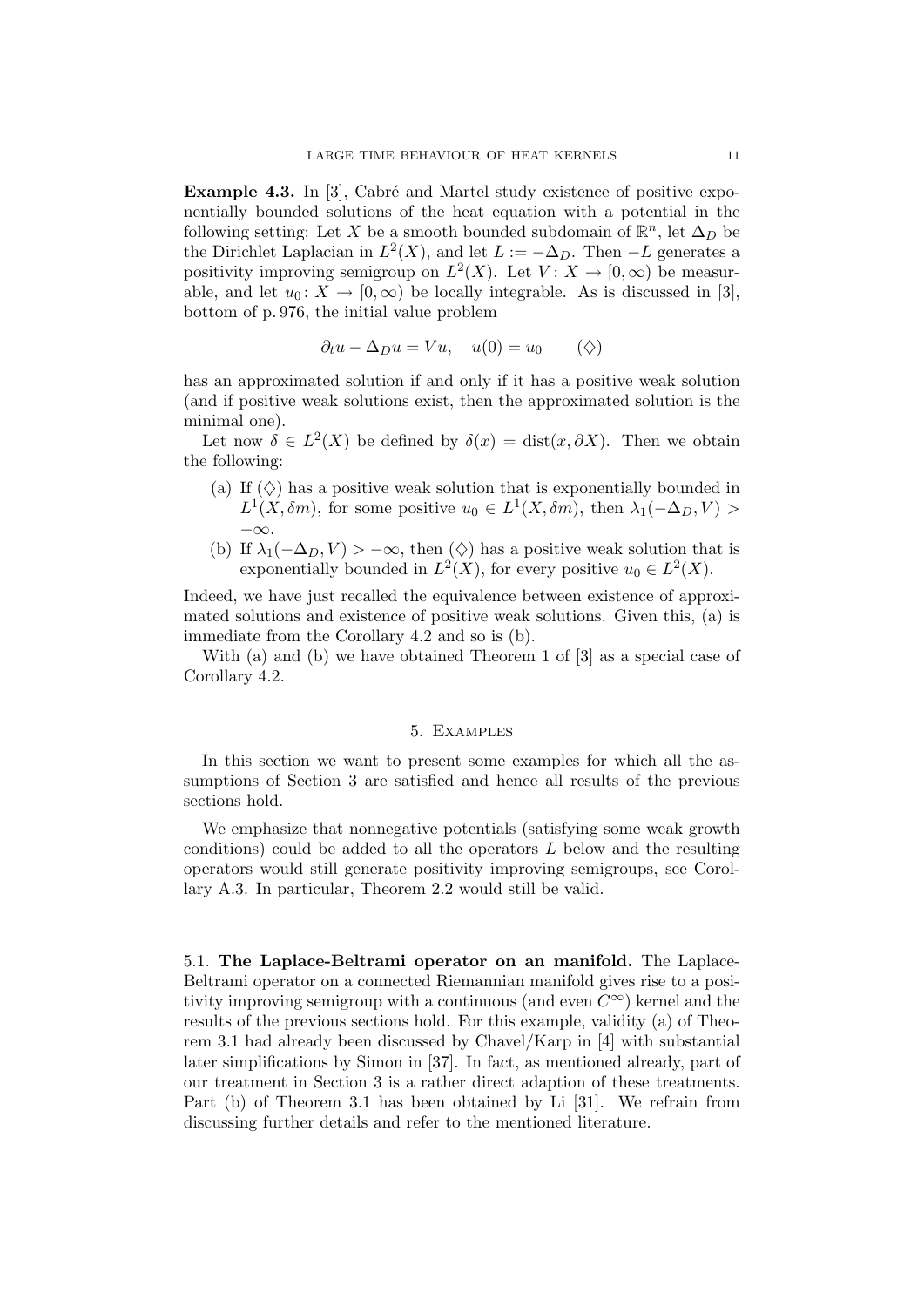5.2. Laplacians on metric graphs. Laplacians on metric graphs (also known as quantum graphs) have attracted considerable interest in both physics and mathematics in recent years (see e.g. the articles [26, 27, 24, 25] and the conference proceedings [1, 12] and the references therein). While several variants and notations can be found in the literature, the basic setting is as follows (see [29] for further details and proofs):

**Definition 5.1.** A metric graph is a quintuple  $\Gamma = (E, V, i, j, l)$  where

- $E$  (edges) and  $V$  (vertices) are countable sets,
- $l: E \to (0, \infty)$  defines the length of the edges,
- $i: E \to V$  defines the initial point of an edge, and  $j: \{e \in E | l(e) \leq \}$  $\infty$ }  $\rightarrow$  *V* the end point for edges of finite length.

For  $e \in E$  we set  $X_e := \{e\} \times (0, l(e))$ . Moreover, we set  $\overline{X_e} := X_e \cup$  $\{i(e), j(e)\}\ \ (\overline{X_e} := X_e \cup \{i(e)\}\ \text{if}\ l(e) = \infty) \ \text{and}\ X := X_\Gamma = V \cup \bigcup_{e \in E} X_e.$ 

Thus,  $X_e$  is essentially just the interval  $(0, l(e))$ , and the first component is only added to force mutual disjointness of the  $X_e$ 's. Then,  $\overline{X_e}$  can be identified with  $[0, l(e)]$  and this will be done tacitly in the following. For simplicity, we will assume that all lengths  $l(e)$  are uniformly bounded away from zero.

To introduce a metric structure, we say that  $x \in X^N$  is a good polygon if for every  $k \in \{1, ..., N-1\}$  there is a unique edge  $e \in E$  such that  ${x_k, x_{k+1}} \subset \overline{X_e}$ . Using the usual distance in  $[0, l(e)]$  we get a distance d on  $\overline{X_e}$  and define

$$
L(x) = \sum_{k=1}^{N} d(x_k, x_{k+1}).
$$

Provided the graph is connected and that the degree  $d_v$  of every vertex  $v \in V$  defined as

$$
d_v:=\big|\big\{e\in E\ \big|\ v\in\{i(e),j(e)\}\big\}\big|
$$

is finite, a metric on  $X$  is given by

 $d(p,q) := \inf \{ L(x) \mid x \text{ is a good polygon with } x_0 = p \text{ and } x_N = q \}.$ 

The Laplacian L with Kirchhoff boundary conditions is now defined as the operator corresponding to the form Q with

$$
D(Q) := W_0^{1,2}(X), \ Q(u, v) := \sum_e (u'_e | v'_e),
$$

where  $u_e := u \circ \pi_e^{-1}$  is defined on  $(0, l(e))$ , with  $\pi_e : X_e \to (0, l(e))$  defined by  $\pi_e((e, s)) := s$ , and

$$
W^{1,2}(X) := \left\{ u \in C(X) \mid \sum_{e \in E} ||u_e||_{W^{1,2}}^2 =: ||u||_{W^{1,2}}^2 < \infty \right\},
$$
  

$$
W_0^{1,2}(X) := W^{1,2}(X) \cap C_0(X).
$$

Then  $Q$  is a Dirichlet form, and  $-L$  generates a positivity preserving semigroup (see, e.g., [15, 29]; we refer to [19] for more general boundary conditions in the case of finite graphs).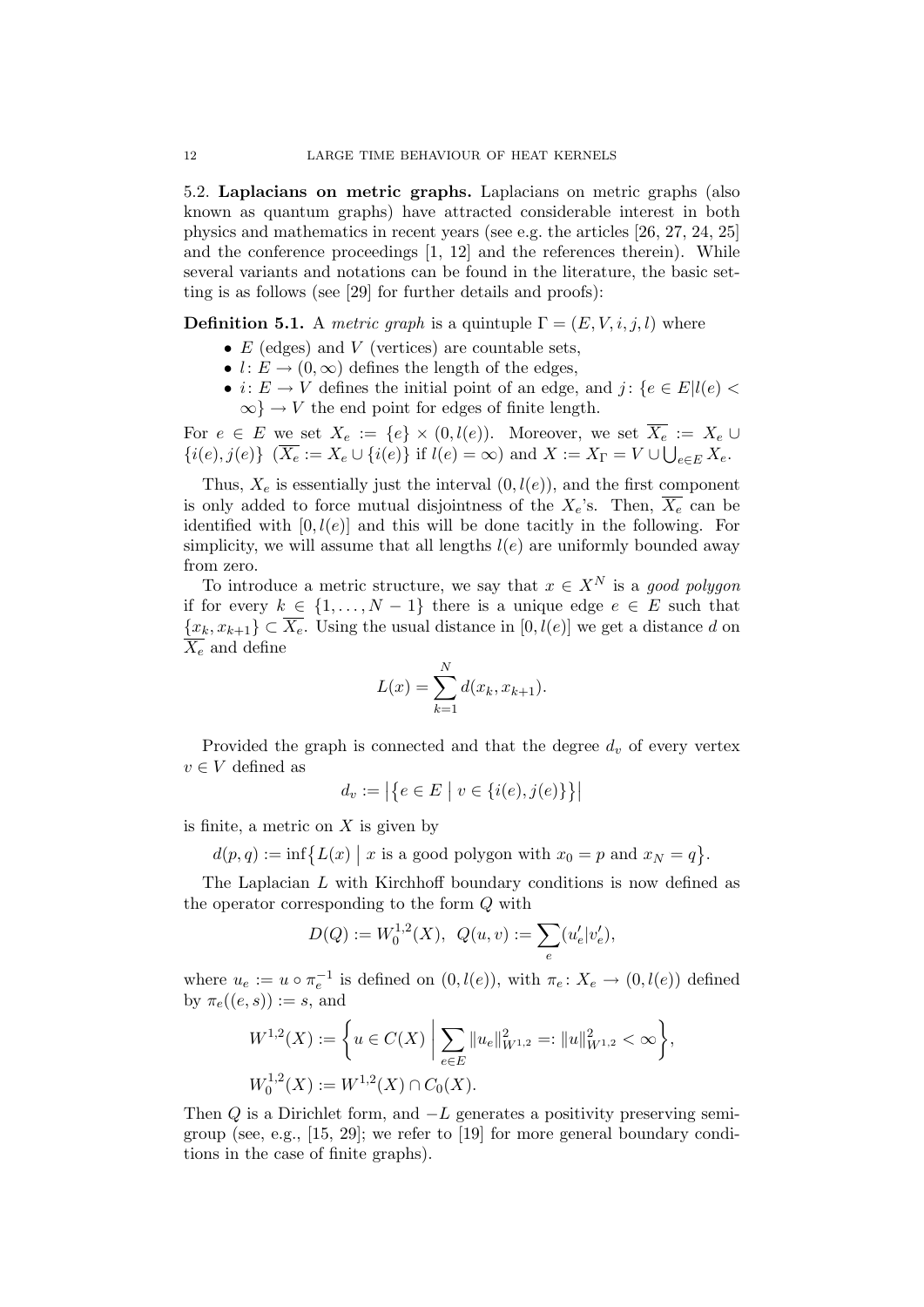**Proposition 5.2.** (Characterisation of positivity improvement) Let  $Q$  be as above, and let L be the associated operator. Then the semigroup  $(e^{-tL})_{t\geq0}$ is positivity improving if and only if  $X$  is connected.

*Proof.* It is clear that  $e^{-tL}$  cannot be positivity improving if  $\Gamma$  is not connected. The other implication (and much stronger results) follow immediately from the Harnack inequality presented in [15] for connected graphs.  $\Box$ 

Moreover, existence of consistent kernels is known in this situation; see, e.g., [15, 29].

Proposition 5.3. Let Q be as above, and let L be the associated operator. If X is connected, then  $e^{-tL}$  possesses a kernel p satisfying the conditions (K1), (K2), (K3) of Section 3.

Given the previous propositions, as a consequence from Theorem 3.1 we obtain the following result for quantum graphs with Kirchhoff boundary conditions.

Corollary 5.4. Let  $\Gamma$  be a connected metric graph, and let L be the associated operator with Kirchhoff boundary conditions. Then the kernel p of  $e^{-tL}$  satisfies

$$
p_t(x, y) \to \Phi(x)\Phi(y)
$$
 and  $\frac{\log p_t(x, y)}{t} \to -E_0$   $(t \to \infty)$ 

for a unique non-negative  $\Phi$  on X.

5.3. Laplacians on graphs. The study of Laplacians on graphs has a long history (see, e.g., the monographs [5, 7] and the references therein). In recent years issues such as essential self-adjointness [18, 42, 40], stochastic (in)completeness and suitable isoperimetric inequalities for infinite graphs have attracted particular attention, see e.g. [6, 9, 10, 11, 14, 18, 20, 21, 22, 23, 42, 43, 40] and the references therein. Theses issues can be studied in various settings. The most general setting seems to be the one introduced in  $[21]$  (see  $[16, 17]$  as well), which we now recall:

Let V be a countable set. Let  $m$  be a measure on V with full support, i.e., m is a map on V taking values in  $(0, \infty)$ . A symmetric weighted graph over V or a symmetric Markov chain on V is a pair  $(b, c)$  consisting of a map  $c: V \to [0, \infty)$  and a map  $b: V \times V \to [0, \infty)$  with  $b(x, x) = 0$  for all  $x \in V$  satisfying the following two properties:

- (b1)  $b(x, y) = b(y, x)$  for all  $x, y \in V$ .
- (b2)  $\sum_{y \in V} b(x, y) < \infty$  for all  $x \in V$ .

Then  $x, y \in V$  with  $b(x, y) > 0$  are called neighbors and thought to be connected by an edge with weight  $b(x, y)$ . More generally,  $x, y \in V$  are called connected if there exist  $x_0, x_1, \ldots, x_n \in V$  with  $b(x_i, x_{i+1}) > 0$  for  $i = 0, \ldots, n$  and  $x_0 = x, x_n = y$ . If any two  $x, y \in V$  are connected then  $(V, b, c)$  is called connected. To  $(V, b, c)$  we associate the form  $Q^{\text{comp}} = Q_{bc}^{\text{comp}}$ b,c defined on the set  $C_c(V)$  of functions on V with finite support by

$$
Q^{\text{comp}}\colon C_{\text{c}}(V)\times C_{\text{c}}(V)\longrightarrow [0,\infty)
$$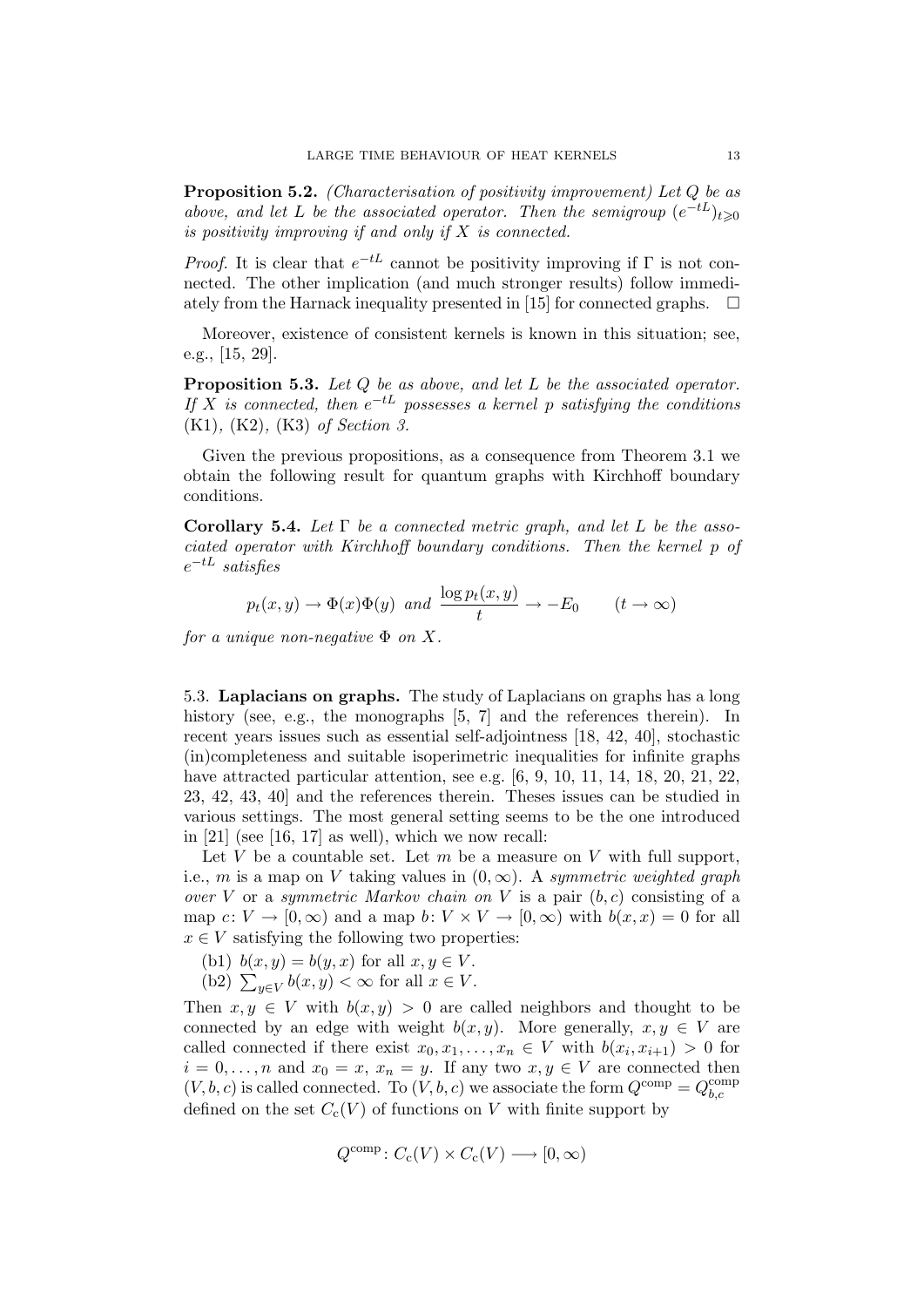$$
Q^{\text{comp}}(u,v) = \frac{1}{2} \sum_{x,y \in V} b(x,y)(u(x) - u(y))\overline{(v(x) - v(y))} + \sum_{x} c(x)u(x)\overline{v(x)}.
$$

The form  $Q^{\text{comp}}$  is closable in  $\ell^2(V, m)$  and the closure will be denoted by  $Q = Q_{b,c,m}$  and its domain by  $D(Q)$ . Thus, there exists a unique selfadjoint operator  $L = L_{b,c,m}$  in  $\ell^2(V, m)$  such that

 $D(Q) =$  Domain of definition of  $L^{1/2}$ 

and

$$
Q(u) = \langle L^{1/2}u, L^{1/2}u \rangle_m
$$

for all  $u \in D(Q)$ . Note that L consists of essentially two parts, viz, a Laplacian type operator encoded by b and a nonnegative potential encoded by c.

The form Q is a regular Dirichlet form on  $(V, m)$  (and any regular Dirichlet form on  $(V, m)$  arises in this way). Thus, the operator  $-L$  generates a positivity preserving semigroup.

It is not hard to characterise when the semigroup is positivity improving.

**Proposition 5.5.** (Characterisation of positivity improvement) Let  $(V, b, c)$ be as above, and let L be the associated operator. Then the semigroup  $(e^{-tL})_{t\geqslant 0}$  is positivity improving if and only if  $(V, b, c)$  is connected.

Proof. It is clear the the semigroup cannot be positivity improving if the graph is not connected. The other implication has been shown in [21] (see as well [40, 42, 8] for earlier results in special cases).  $\Box$ 

As the underlying space is discrete, existence of kernels is obvious. Thus, the results of the previous sections apply. We note in particular the following consequence of Theorem 3.1.

**Corollary 5.6.** Let  $(V, m)$  be a discrete measure space and  $(b, c)$  a graph on V. Let L be the associated operator. Then the kernel p of  $e^{-tL}$  satisfies

$$
e^{tE_0}p_t(x,y) \to \Phi(x)\Phi(y)
$$
 and  $\frac{\log p_t(x,y)}{t} \to -E_0$   $(t \to \infty)$ 

for a unique non-negative  $\Phi$  on V.

Remark. The result of the corollary positively answers a question of Weber in [41].

# Appendix A. Irreducibility and positivity preserving semigroups

The crucial assumption in our results is that  $e^{-tL}$  is positivity improving. It turns out that this condition is essentially equivalent to irreducibility combined with preservation of positivity. This allows one to set up a stability theory for positivity improving semigroups. For semigroups with  $E_0$  being an eigenvalue this is discussed in XIII.12 of [36]. The general case is treated, e.g., in [30, 33]. For completeness reasons we shortly collect here a few items from [30, 33] to which we refer for further details and results.

We start with the definition of irreducibility for positivity preserving semigroups. Let us emphasize that our definition is the usual one in this context. It differs from the standard definition of irreducibility in the context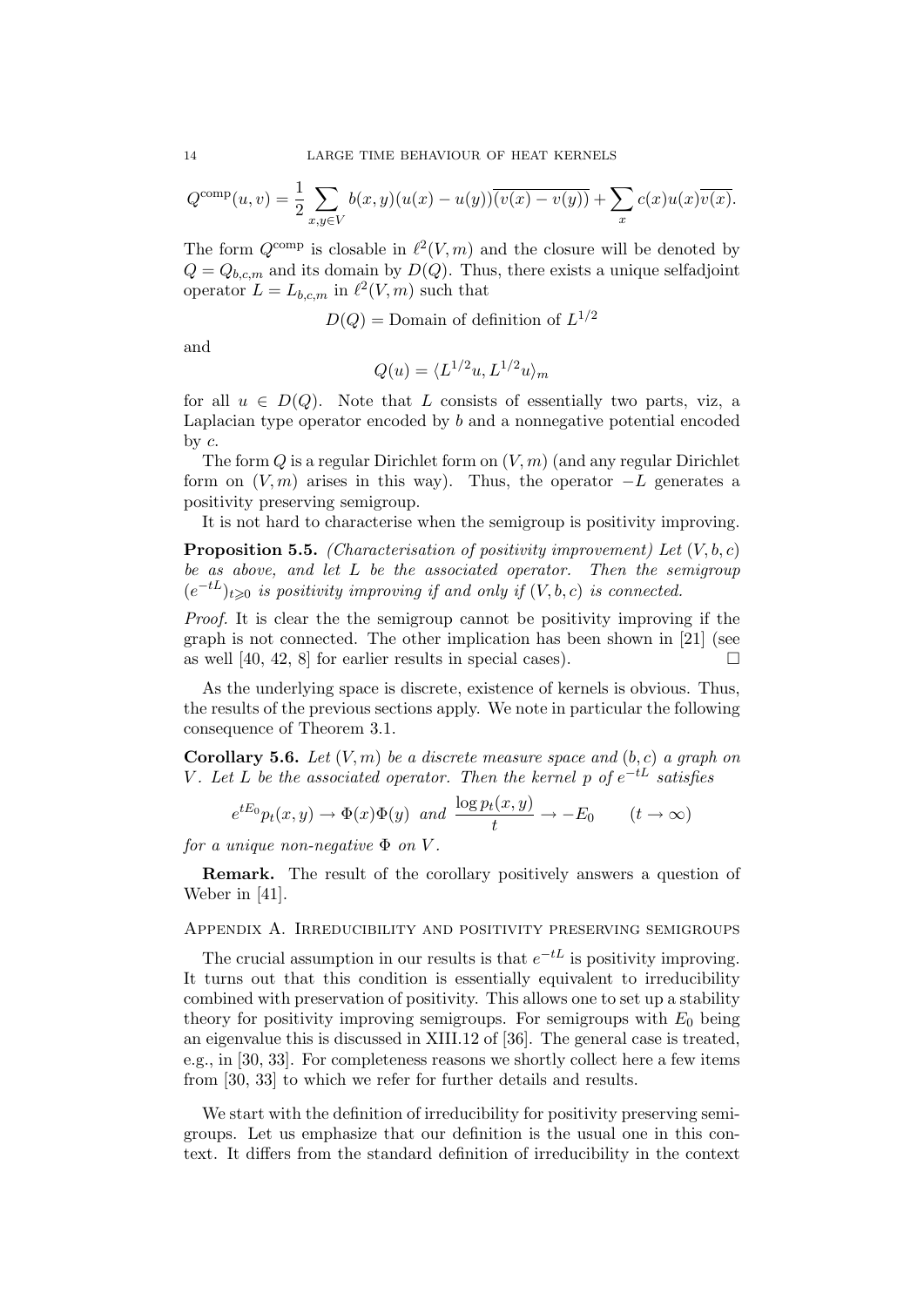of selfadjoint operators by an additional assumption on invariance under multiplication by  $L^{\infty}$  functions.

**Definition A.1.** Let L be a selfadjoint operator in  $L^2(X, m)$ , and assume that  $-L$  generates a positivity preserving semigroup  $(e^{-tL})_{t\geqslant 0}$ . Then L is called *irreducible* if any closed subspace of  $L^2(X, m)$  which is

• invariant under multiplication by bounded measurable functions and

• invariant under the semigroup, agrees with  $\{0\}$  or  $L^2(X, m)$ .

The following is well known. It can be found in Section C-III.3 of [33] (see [30, 36] as well).

**Theorem A.2.** Let L be a selfadjoint operator in  $L^2(X, m)$  which is bounded below. Assume that the semigroup  $(e^{-tL})_{t\geqslant 0}$  is positivity preserving. Then the following assertions are equivalent:

- (i)  $e^{-tL}$  is positivity improving for one (all)  $t > 0$ .
- (ii)  $(L+\alpha)^{-1}$  is positivity improving for one (all)  $\alpha > -E_0(L)$ .
- (iii)  $L$  is irreducible.

Given this theorem we can now discuss stability of improvement of positivity: By the first Beurling-Deny criterium the semigroup  $(e^{-tL})_{t\geqslant 0}$  is positivity preserving if and only if the associated form Q satisfies

$$
Q(|u|, |u|) \leq Q(u, u)
$$

for all  $u \in D(Q)$ . Now, obviously this condition is preserved when Q is replaced by  $Q + V$  with  $V: X \to \mathbb{R}$  measurable and bounded below such that the domain of definition

$$
D(Q + V) := \{ f \in D(Q) \mid \int_X V|f|^2 \, dm < \infty \}
$$

is still dense. In particular, the operator  $L + V$  associated to  $Q + V$  (the form sum of  $L$  and  $V$ ) is minus the generator of a positivity preserving semigroup.

Now, we can present the following variant of Theorem in XIII.12 of [36] and its proof.

**Corollary A.3.** Let L be a selfadjoint operator in  $L^2(X, m)$  with positivity improving semigroup  $(e^{-tL})_{t\geqslant 0}$ . Let  $V: X \to \mathbb{R}$  be measurable and bounded below satisfying the following:

- $D(Q + V)$  is dense in  $L^2(X, m)$ .
- There exists a sequence of bounded  $V_n$  on X such that  $L + V V_n$ converges to L in the strong resolvent sense.

Then,  $L + V$  is the generator of a positivity improving semigroup.

*Proof.* Set  $L_1 := L + V$ . By denseness of  $D(Q + V)$  in  $L^2(X, m)$  and the preceding discussion, the semigroup  $e^{-tL_1}$  is positivity preserving. By Theorem A.2 it now suffices to show irreducibility. Let  $U$  be a closed subspace of  $L^2(X, m)$  invariant under multiplication by bounded functions and  $e^{-tL_1}$ for each  $t > 0$ . Then, by the Trotter product formula, the subspace U will be invariant under  $e^{-t(L_1-V_n)}$  as well for each  $n \in \mathbb{N}$ . Then, by strong resolvent convergence, the subspace U will then be invariant under  $e^{-tL}$  as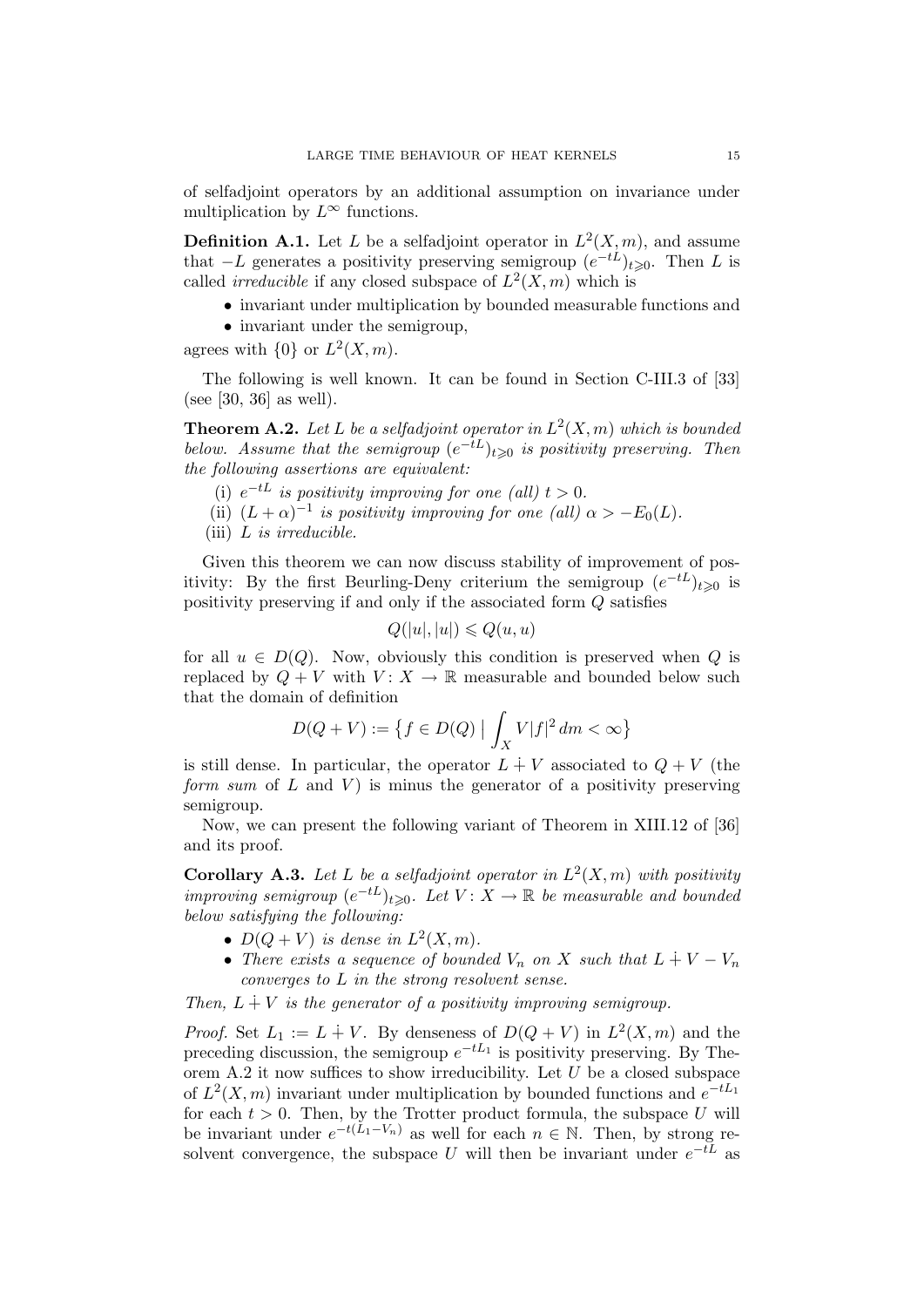well. As the latter semigroup is positivity improving the subspace  $U$  must be trivial.

Note that the corollary obviously applies to bounded  $V$  (see C-III.3.3 of [33] for this case as well). Moreover, if  $D(Q + V)$  is a core for  $D(Q)$ , then one can apply Proposition 5.8(b) of [38] to obtain that the assumptions of the corollary are satisfied with  $V_n = V \wedge n$ .

Acknowledgements. It is our great pleasure to acknowledge fruitful and stimulating discussions with Józef Dodziuk on the topics discussed in the paper. R. W. would like to thank Isaac Chavel and Leon Karp for introducing him to the subject and for their continued encouragment and support. His research is financially supported by FCT grant SFRH/BPD/45419/2008/ and FCT project PTDC/MAT/101007/2008. D.L. and M.K. gratefully acknowledge partial financial support from the german science foundation (DFG).

#### **REFERENCES**

- [1] G. Berkolaiko, R. Carlson, S. A. Fulling and P. Kuchment (eds.), Quantum graphs and their applications, Contemporary Mathematics, vol. 415, American Mathematical Society, Providence, 2006.
- [2] N. Bouleau and F. Hirsch, Dirichlet forms and analysis on Wiener space, de Gruyter Studies in Mathematics, vol. 14, Walter de Gruyter & Co., Berlin, 1991.
- [3] X. Cabré, Y. Martel, Existence versus explosion instantanée pour des équations de la chaleur linéaires avec potentiel singulier, C. R. Acad. Sci. Paris Sér. I Math. 329 (1999), no. 11, 973–978.
- [4] I. Chavel and L. Karp, Large time behavior of the heat kernel: the parabolic  $\lambda$ -potential alternative, Comment. Math. Helv. 66 (1991), no. 4, 541–556.
- [5] F. R. K. Chung, Spectral graph theory, CBMS Regional Conference Series in Mathematics, vol. 92, American Mathematical Society, Providence, RI, 1997.
- [6] F. R. K. Chung, A. Grigor'yan, S.-T. Yau, Higher eigenvalues and isoperimetric inequalities on Riemannian manifolds and graphs, Comm. Anal. Geom. 8 (2000), no. 5, 969–1026.
- [7] Y. Colin de Verdière, Spectres de graphes, Cours Spécialisés, vol. 4., Société Mathématique de France, Paris, 1998.
- [8] E. B. Davies, Linear operators and their spectra, Cambridge Studies in Advanced Mathematics, vol. 106, Cambridge University Press, Cambridge, 2007.
- [9] J. Dodziuk, Difference equations, isoperimetric inequality and transience of certain random walks, Trans. Amer. Math. Soc. 284 (1984), no. 2, 787–794.
- [10] J. Dodziuk, Elliptic operators on infinite graphs, Analysis, geometry and topology of elliptic operators, World Sci. Publ., Hackensack, NJ, 2006, pp. 353–368.
- [11] J. Dodziuk, W. S. Kendall, *Combinatorial Laplacians and isoperimetric inequality*, From local times to global geometry, control and physics, Pitman Res. Notes Math., vol. 150, Longman Sci. Tech., Harlow, 1986, pp. 68–74.
- [12] P. Exner; J. P. Keating; P. Kuchment, T. Sunada, A. Teplyaev, V. A. Vladimir A. Geyler (eds.), Analysis on graphs and its applications, Proceedings of Symposia in Pure Mathematics, vol. 77, Amer. Math. Soc., Providence, RI, 2008.
- [13] M. Fukushima, Y. Oshima, M. Takeda, Dirichlet forms and symmetric Markov processes. de Gruyter Studies in Mathematics, vol. 19. Walter de Gruyter & Co., Berlin, 1994.
- [14] K. Fujiwara, *The Laplacian on rapidly branching trees*, Duke Math Jour. **83** (1996). no. 1, 191–202.
- [15] S. Haeseler, Heat kernel estimates and related inequalities on metric graphs, preprint.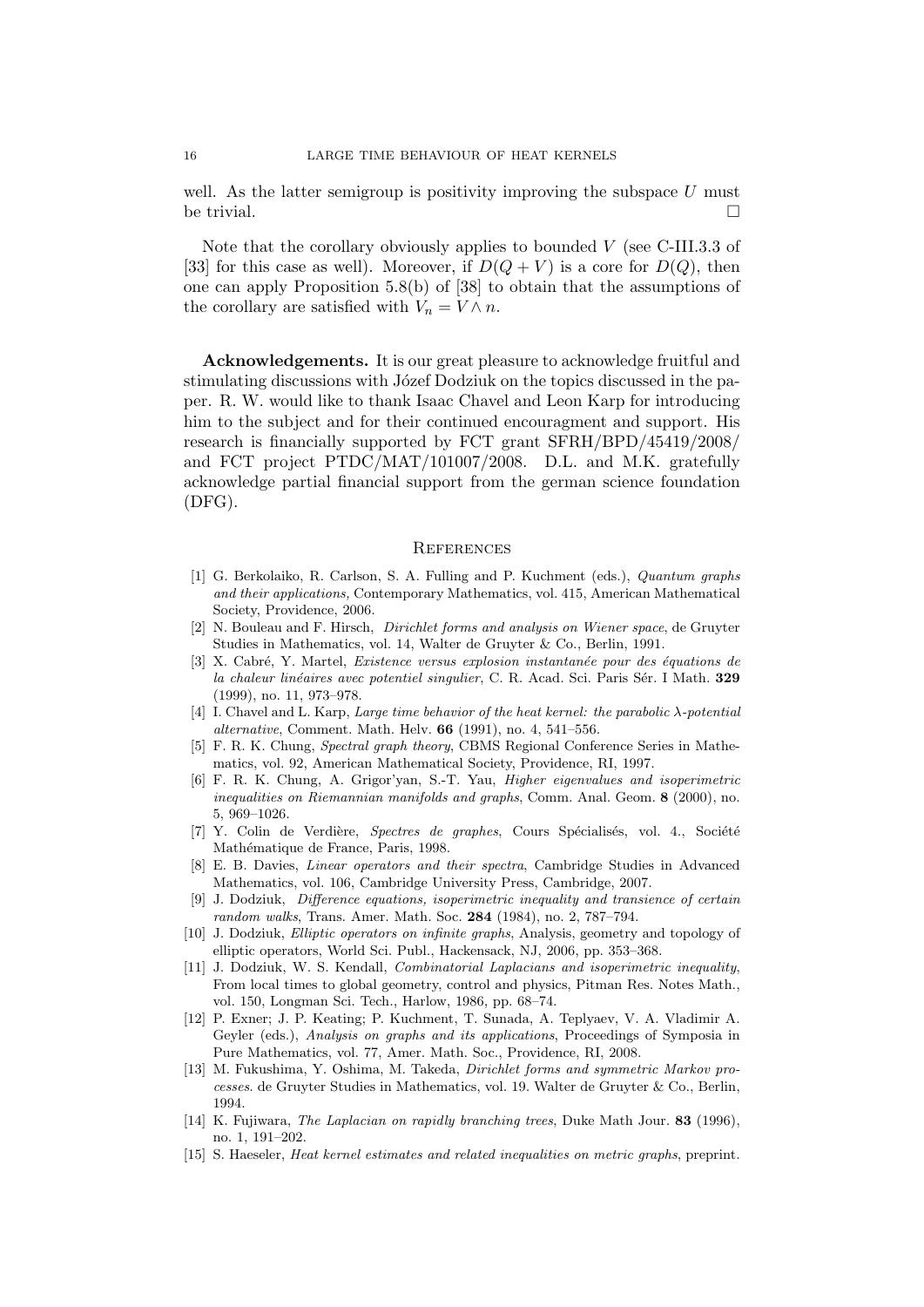- [16] S. Haeseler, M. Keller, Generalized solutions and spectrum for Dirichlet forms on graphs, in [28].
- [17] S. Haeseler, M. Keller, D. Lenz, R. Wojciechowski, Laplacians on infinite graphs: Dirichlet and Neumann boundary conditions, arXiv:1103.3695v1.
- [18] P.E.T. Jorgensen, *Essential self-adjointness of the graph-Laplacian*, J. Math. Phys. 49 (2008), no. 7, 33.
- [19] U. Kant, T. Klauß, J. Voigt and M. Weber, *Dirichlet forms for singular one*dimensional operators and on graphs, J. Evol. Equ. 9 (2009), no. 4, 637–659.
- [20] M. Keller, The essential spectrum of the Laplacian on rapidly branching tesselations, Math. Ann. 346 (2010), no. 1, 51–66.
- [21] M. Keller, D. Lenz, Dirichlet forms and stochastic completeness of graphs and subgraphs, to appear: J. Reine Angew. Math. (Crelle's Journal).
- [22] M. Keller, D. Lenz, Unbounded Laplacians on graphs: basic spectral properties and the heat equation, Math. Model. Nat. Phenom., 5 (2010), no. 4, 198–224.
- [23] M. Keller, N. Peyerimhoff, Cheeger constants, growth and spectrum of locally tessellating planar graphs, to appear in Math. Z., arXiv:0903.4793
- [24] V. Kostrykin and R. Schrader, Kirchhoff 's rule for quantum wires, J. Phys. A, 32 (1999), no. 4, 595–630.
- [25] V. Kostrykin and R. Schrader, Kirchhoff 's rule for quantum wires II. The inverse problem with possible applications to quantum computers, Fortschr. Phys. 48(2008), no. 8, 703–716.
- [26] P. Kuchment, Quantum graphs. I. Some basic structures, Waves Random Media, 14 (2004), no. 1, S107–S128. Special section on quantum graphs.
- [27] P. Kuchment, Quantum graphs. II. Some spectral properties of quantum and combinatorial graphs, J. Phys. A, 38(2005), no. 22, 4887–4900.
- [28] D. Lenz, F. Sobieczky, W. Woess (eds.) Random walks, boundaries and spectra, Progress in Probability, vol. 64, Birkhaeuser, 2011.
- [29] D. Lenz, C. Schubert, P. Stollmann, *Eigenfunction expansion for Schrödinger oper*ators on metric graphs, Integral Equations and Operator Theory 62 (2008), no. 4, 541–553.
- [30] D. Lenz, P. Stollmann, I. Veselic, in preparation.
- [31] P. Li, Large time behavior of the heat equation on complete manifolds with nonnegative Ricci curvature, Ann. of Math. (2) 124 (1986), no. 1, 1–21
- [32] B. Metzger, P. Stollmann, Heat kernel estimates on weighted graphs, Bull. London Math. Soc. 32 (2000), no. 4, 477–483.
- [33] R. Nagel (ed.), *One-parameter semigroups of positive operators*, Lecture Notes in Mathematics, vol. 1184, Springer-Verlag, Berlin, 1986.
- [34] Y. Pinchover, Large time behavior of the heat kernel and the behavior of the Green function near criticality for nonsymmetric elliptic operators, J. Funct. Anal. 104  $(1992)$ , no.  $1, 54 - 70$ .
- [35] Y. Pinchover, *Large time behavior of the heat kernel*, J. Funct. Anal. **206** (2004), no. 1, 191–209.
- [36] M. Reed, B. Simon, Methods of modern mathematical physics IV. Analysis of operators, Academic Presse, London, 1978.
- [37] B. Simon, Large time behavior of the heat kernel: On a theorem of Chavel and Karp, Proc. Amer. Math. Soc. 118 (1993), no. 2, 513–514.
- [38] J. Voigt, Absorption semigroups, their generators and Schrödinger semigroups, J. Funct. Anal. 67 (1986), no. 2, 167–205.
- [39] J. Voigt, Absorption semigroups, J. Operator Theory 20 (1988), no. 1, 117–131.
- [40] A. Weber, Analysis of the physical Laplacian and the heat flow on a locally finite *graph*, J. Math. Anal. Appl. **370** (2010), no. 1,  $146 - 158$ .
- [41] A. Weber, Non-negative solutions of the heat equation on a graph and eigenvalue bounds, Results Math. 57 (2010), no. 3-4, 221–228.
- [42] R. K. Wojciechowski, Stochastic completeness of graphs, ProQuest LLC, Ann Arbor, MI, 2008. Thesis (Ph.D.)–City University of New York.
- [43] R. K. Wojciechowski, Heat kernel and essential spectrum of infinite graphs, Indiana Univ. Math. J. 58 (2009), no. 3, 1419–1441.